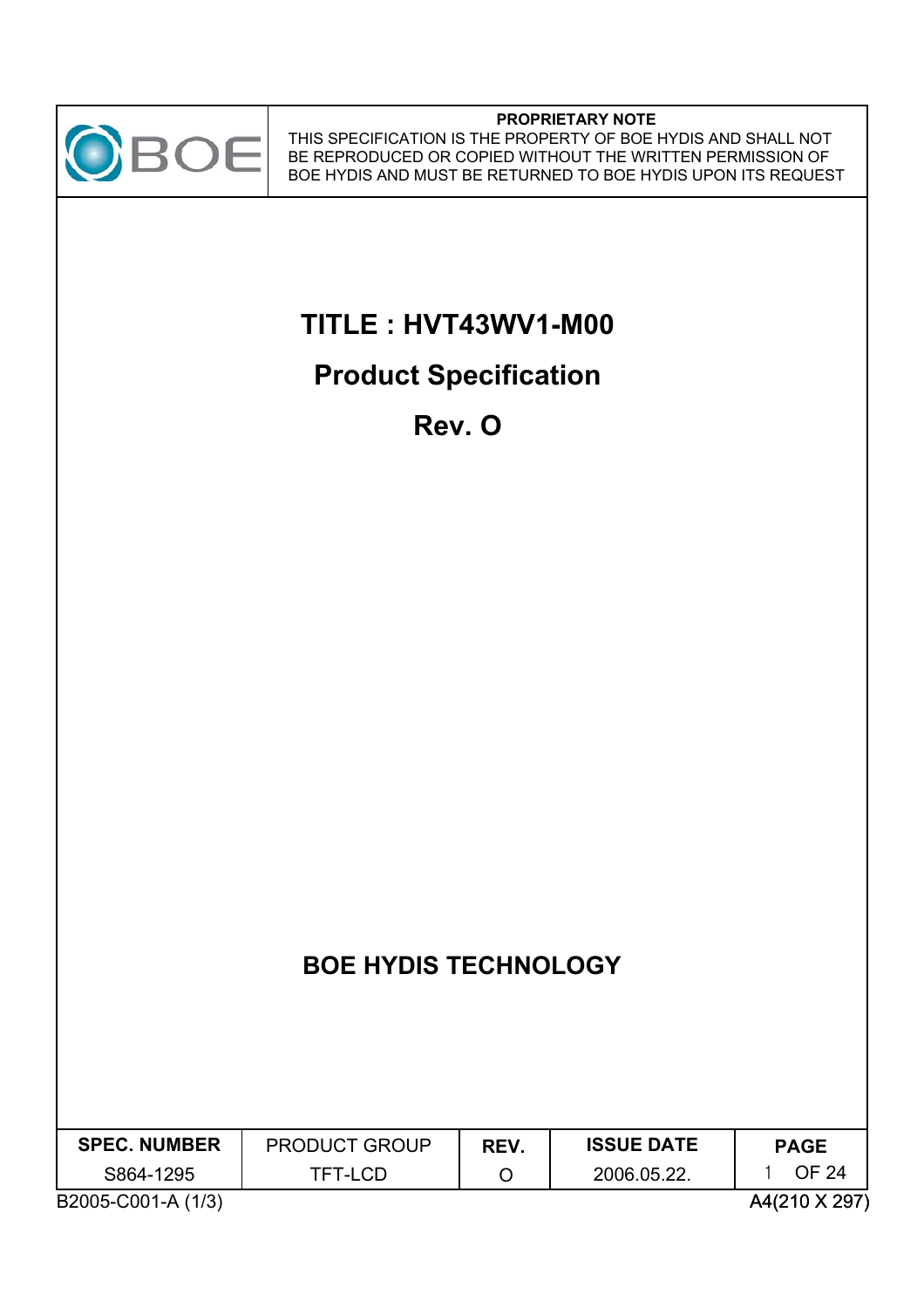|             | OBOE                | <b>PRODUCT GROUP</b>               | <b>REV</b>  | <b>ISSUE DATE</b> |
|-------------|---------------------|------------------------------------|-------------|-------------------|
|             |                     | TFT LCD PRODUCT                    | $\circ$     | 2006.05.22        |
|             |                     |                                    |             |                   |
|             |                     | <b>REVISION HISTORY</b>            |             |                   |
| REV.        | ECN NO.             | <b>DESCRIPTION OF CHANGES</b>      | <b>DATE</b> | <b>PREPARED</b>   |
| $\mathbf 0$ |                     | <b>Initial Release</b>             | 06.05.22.   | Y.J. Yoon         |
|             |                     |                                    |             |                   |
|             |                     |                                    |             |                   |
|             |                     |                                    |             |                   |
|             |                     |                                    |             |                   |
|             |                     |                                    |             |                   |
|             |                     |                                    |             |                   |
|             |                     |                                    |             |                   |
|             |                     |                                    |             |                   |
|             |                     |                                    |             |                   |
|             |                     |                                    |             |                   |
|             |                     |                                    |             |                   |
|             |                     |                                    |             |                   |
|             |                     |                                    |             |                   |
|             |                     |                                    |             |                   |
|             |                     |                                    |             |                   |
|             |                     |                                    |             |                   |
|             |                     |                                    |             |                   |
|             |                     |                                    |             |                   |
|             |                     |                                    |             |                   |
|             |                     |                                    |             |                   |
|             | <b>SPEC. NUMBER</b> | <b>SPEC. TITLE</b>                 |             | <b>PAGE</b>       |
|             | S864-1295           | HVT43WV1-M00 Product Specification |             | <b>OF 24</b><br>2 |
|             | B2005-C001-A (2/3)  |                                    |             | A4(210 X 297)     |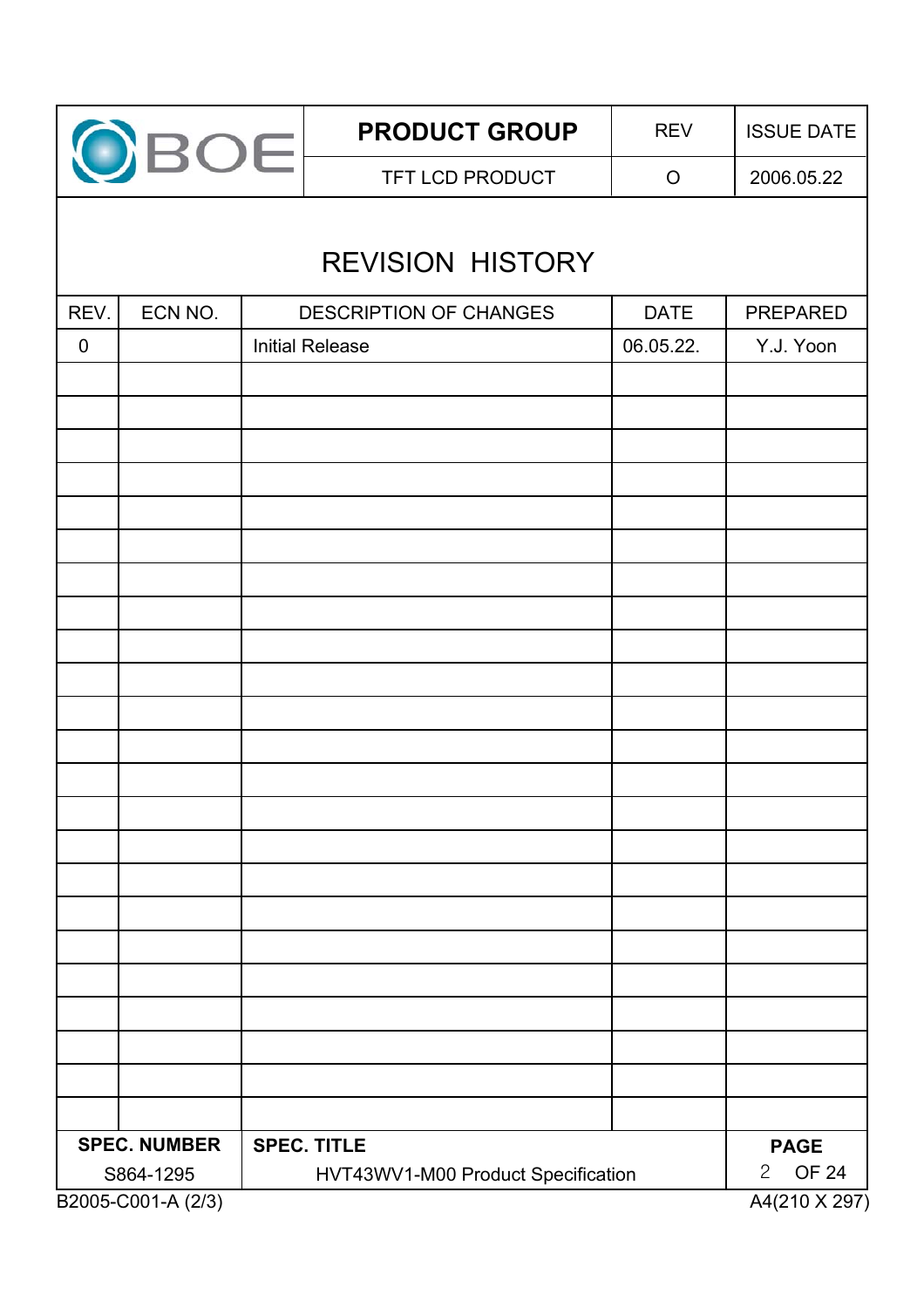

TFT-LCD PRODUCT | O

2006.05.22.

# **Contents**

| N <sub>0</sub> | <b>ITEM</b>                                                    | Page |
|----------------|----------------------------------------------------------------|------|
|                | REVISIONS HISTORY                                              |      |
|                | <b>CONTENTS</b>                                                |      |
| 1              | <b>GENERAL DESCRIPTION</b>                                     | 4    |
|                | 1.1 Introduction                                               |      |
|                | 1.2 Features                                                   |      |
|                | 1.3 Applications                                               |      |
|                | 1.4 General Specification                                      |      |
| $\overline{2}$ | <b>ABSOLUTE MAXIMUM RATINGS</b>                                | 6    |
| 3              | ELECTRICAL SPECIFICATIONS                                      | 7    |
| $\overline{4}$ | INTERFACE CONNECTION                                           | 8    |
|                | 4.1 Module Input Signal & power                                |      |
|                | 4.2 Data Input Format                                          |      |
|                | 4.3 Back-Light Unit : 2 pin FPC solder type                    |      |
|                | 4.4 Input Signals, Basic Display Colors & Gray Scale Of Colors |      |
| 5              | SIGNAL TIMING SPECIFICATIONS                                   | 11   |
|                | 5.1 Timing Parameter                                           |      |
|                | 5.2 Power Sequence                                             |      |
| 6              | OPTICAL SPECIFICATIONS                                         | 15   |
| 7              | MECHANICAL CHARACTERISTICS                                     | 17   |
|                | 7.1 Dimensional Requirements                                   |      |
|                | 7.2 Clearness and Polarizer Hardness                           |      |
|                | 7.3 Light Leakage                                              |      |
| 8              | <b>RELIABLITY</b>                                              | 18   |
| 9              | <b>LABEL CODE NO</b>                                           | 19   |
| $10\,$         | <b>PACKING</b>                                                 | 20   |
| $11\,$         | HANDING & CAUTIONS                                             | 21   |
| 12             | <b>APPENDIX</b>                                                | 22   |

| <b>SPEC. NUMBER</b> | └ SPEC. TITLE                      | <b>PAGE</b>   |
|---------------------|------------------------------------|---------------|
| S864-1295           | HVT43WV1-M00 Product Specification | 3 OF 24       |
| B2005-C001-A (3/3)  |                                    | A4(210 X 297) |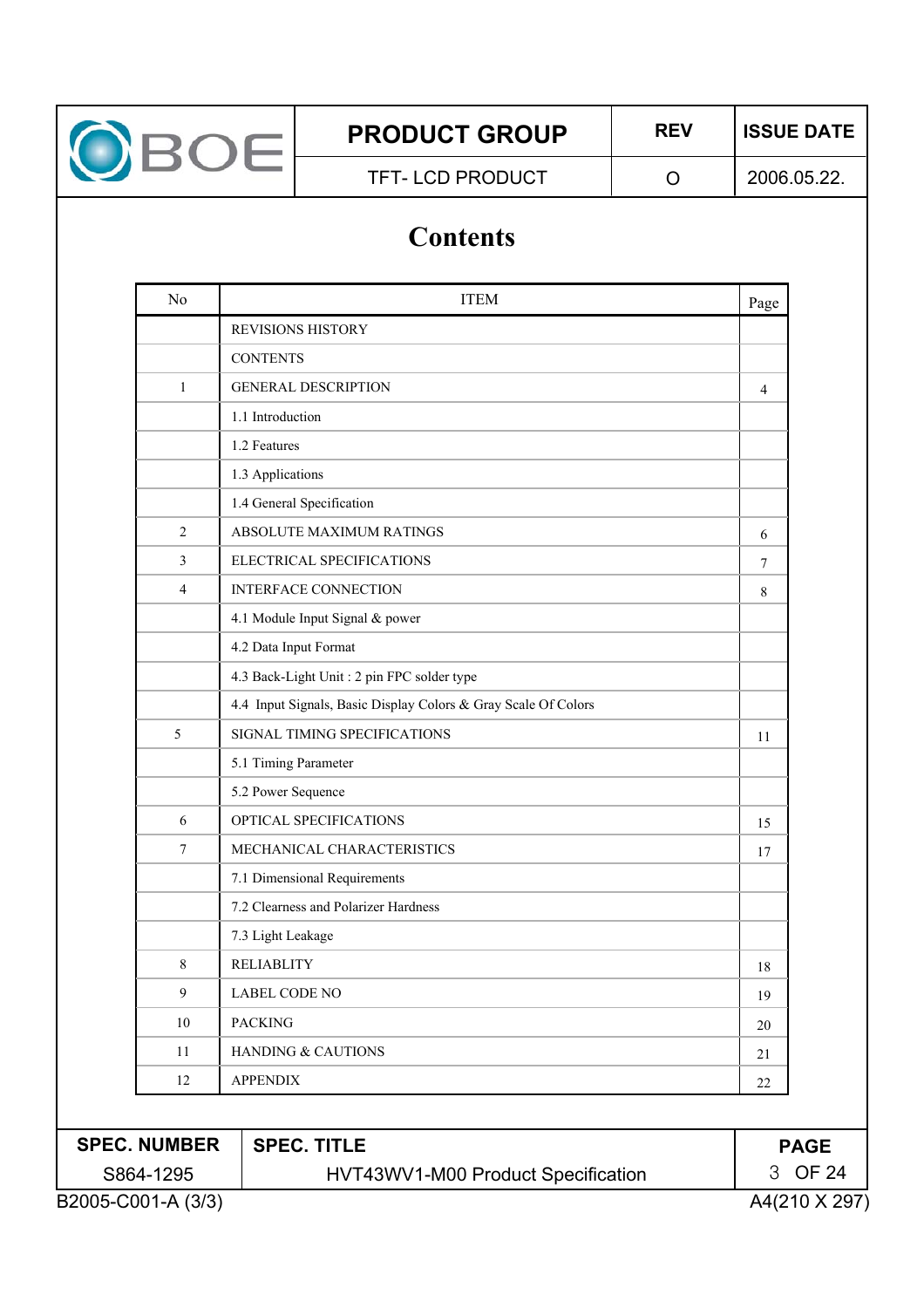

### **1.0 GENERAL DESCRIPTION**

#### **1.1 Introduction**

HVT43WV1-M00 is a color active matrix TFT LCD module using amorphous silicon TFT's (Thin Film Transistors) as an active switching devices. This module has a 4.3 inch diagonally measured active area with WVGA resolutions (800 horizontal by 480 vertical pixel array). Each pixel is divided into RED, GREEN, BLUE dots which are arranged in vertical stripe and this module can display 16,777,216 colors. The TFT-LCD panel used for this module is adapted for a low reflection and higher color type.

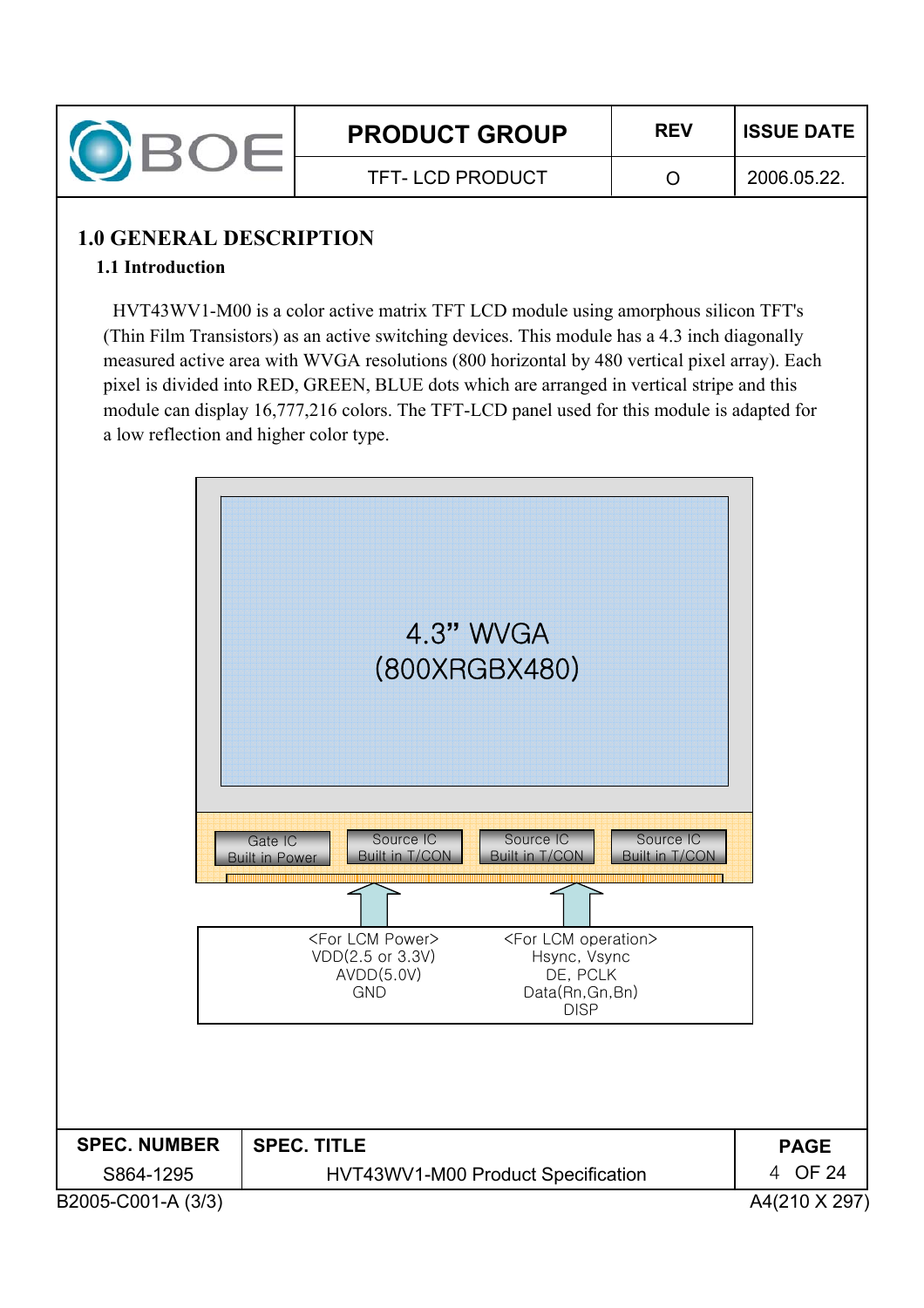| <b>PRODUCT GROUP</b>   | <b>REV</b> | <b>ISSUE DATE</b> |
|------------------------|------------|-------------------|
| <b>TFT-LCD PRODUCT</b> |            | 2006.05.22        |

#### **1.2 Feature**

- RGB Interface with 1 pixel / clock, DE(Data Enable)& Sync mode.
- AFFS mode, Line inversion mode with stripe type.
- Low power consumption
- $\bullet$  8-bit color depth, display 16,777,216 colors
- Incorporated edge type back-light (10 LEDs)
- $\bullet$  High luminance and contrast ratio, low reflection
- $\bullet$  RoHS Compliant

#### **1.3 Application**

- Display terminals for AV & Portable application products.
- $\bullet$  Display terminals for PMP (Portable Multimedia Player).
- $\bullet$  Display terminals for P-CNS (Portable Car Navigation System).

#### **1.4 General Specification**

The followings are general specifications at the model HVT43WV1-M00.

| <b>Parameter</b>    | <b>Specification</b>               | Unit    | <b>Remarks</b> |
|---------------------|------------------------------------|---------|----------------|
| Active area         | $93.6(H) \times 56.16(V)$          | mm      |                |
| Number of pixels    | $800(H) \times RGB \times 480(V)$  | pixels  |                |
| Pixel pitch         | $0.117(H) \times 0.117(V)$         | mm      |                |
| Pixel arrangement   | <b>RGB</b> Vertical stripe         |         |                |
| Display colors      | 16,777,216                         | colors  |                |
| Display mode        | Normally Black                     |         |                |
| Viewing direction   | 6                                  | o'clock |                |
| Dimensional outline | $106.0 \times 69.8 \times 3.2$     | mm      |                |
| Weight              | 49                                 | gram    |                |
| Back-light          | Bottom edge side, 10-LEDs type     |         |                |
|                     |                                    |         |                |
| <b>SPEC. NUMBER</b> | <b>SPEC. TITLE</b>                 |         | <b>PAGE</b>    |
| S864-1295           | HVT43WV1-M00 Product Specification |         | 5 OF 24        |
| B2005-C001-A (3/3)  |                                    |         | A4(210 X 297)  |

#### <Table 1. General Specifications>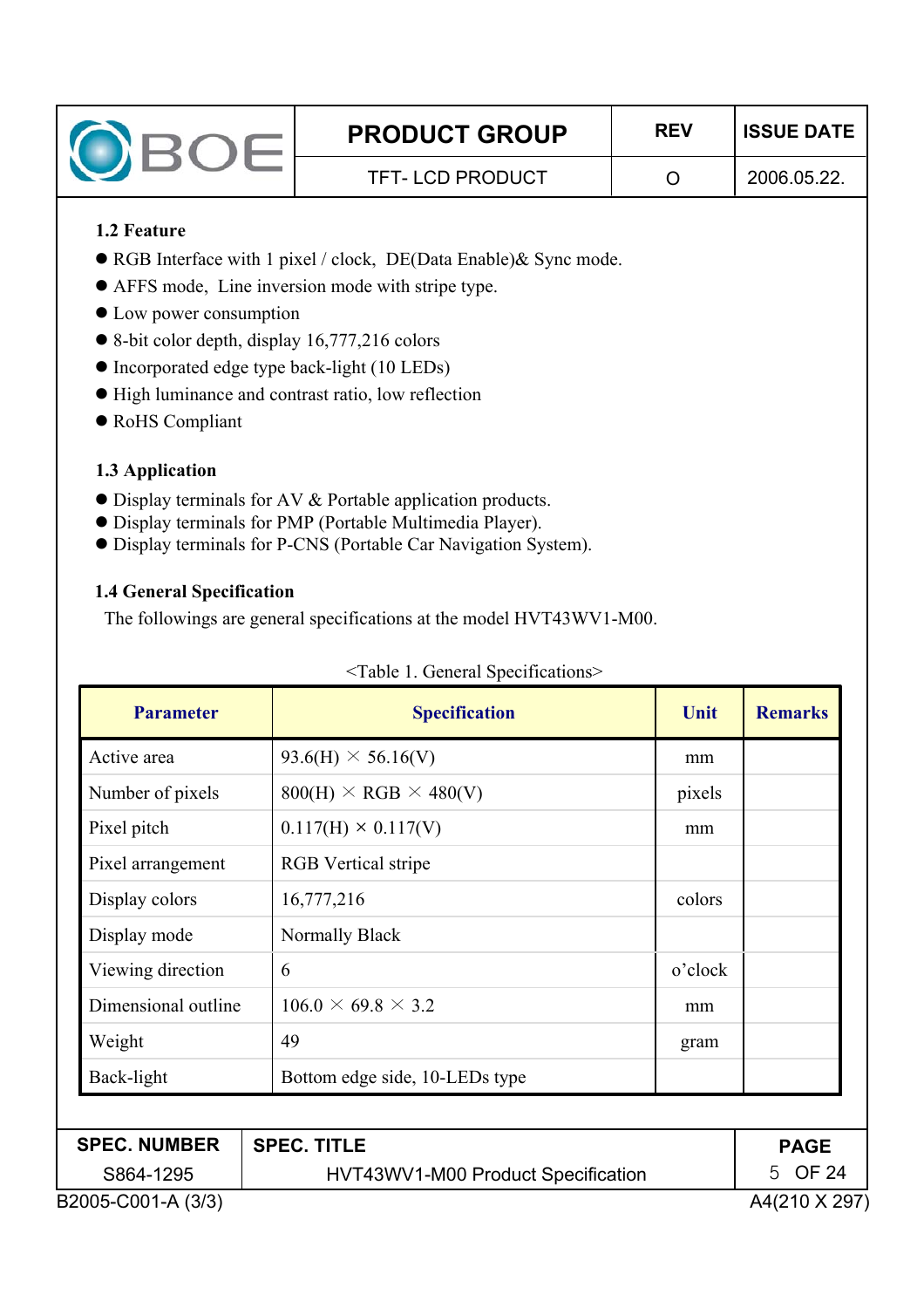

TFT- LCD PRODUCT O

2006.05.22.

# **2.0 ABSOLUTE MAXIMUM RATINGS**

The followings are maximum values which, if exceed, may cause faulty operation or damage to the unit. The operational and non-operational maximum voltage and current values are listed in Table 2.

< Table 2. Absolute Maximum Ratings> [VSS=GND=0V]

| <b>Parameter</b>               | <b>Symbol</b> | Min.      | Max. | Unit       | <b>Remarks</b> |
|--------------------------------|---------------|-----------|------|------------|----------------|
| <b>Power Supply Voltage</b>    | <b>AVDD</b>   | $VSS-0.3$ | 5.5  | V          |                |
| <b>Logic Supply Voltage</b>    | <b>DVDD</b>   | $VSS-0.3$ | 5.0  | V          | $Ta = 25$ °C   |
| <b>Back-light Lamp Current</b> | $I_{BL}$      | ۰         | 25   | mA         |                |
| <b>Operating Temperature</b>   | $T_{OP}$      | $-20$     | 60   | $\Upsilon$ | Note 1         |
| <b>Storage Temperature</b>     | $\rm T_{ST}$  | $-30$     | 70   | r          | Note 1         |

Note :

- 1. Temperature and relative humidity range are shown in the figure below. Wet bulb temperature should be  $39^{\circ}$ C max. and no condensation of water.
- 2. In case of below  $0^{\circ}$ C, the response time of LC becomes slower and the color be darker than normal one.

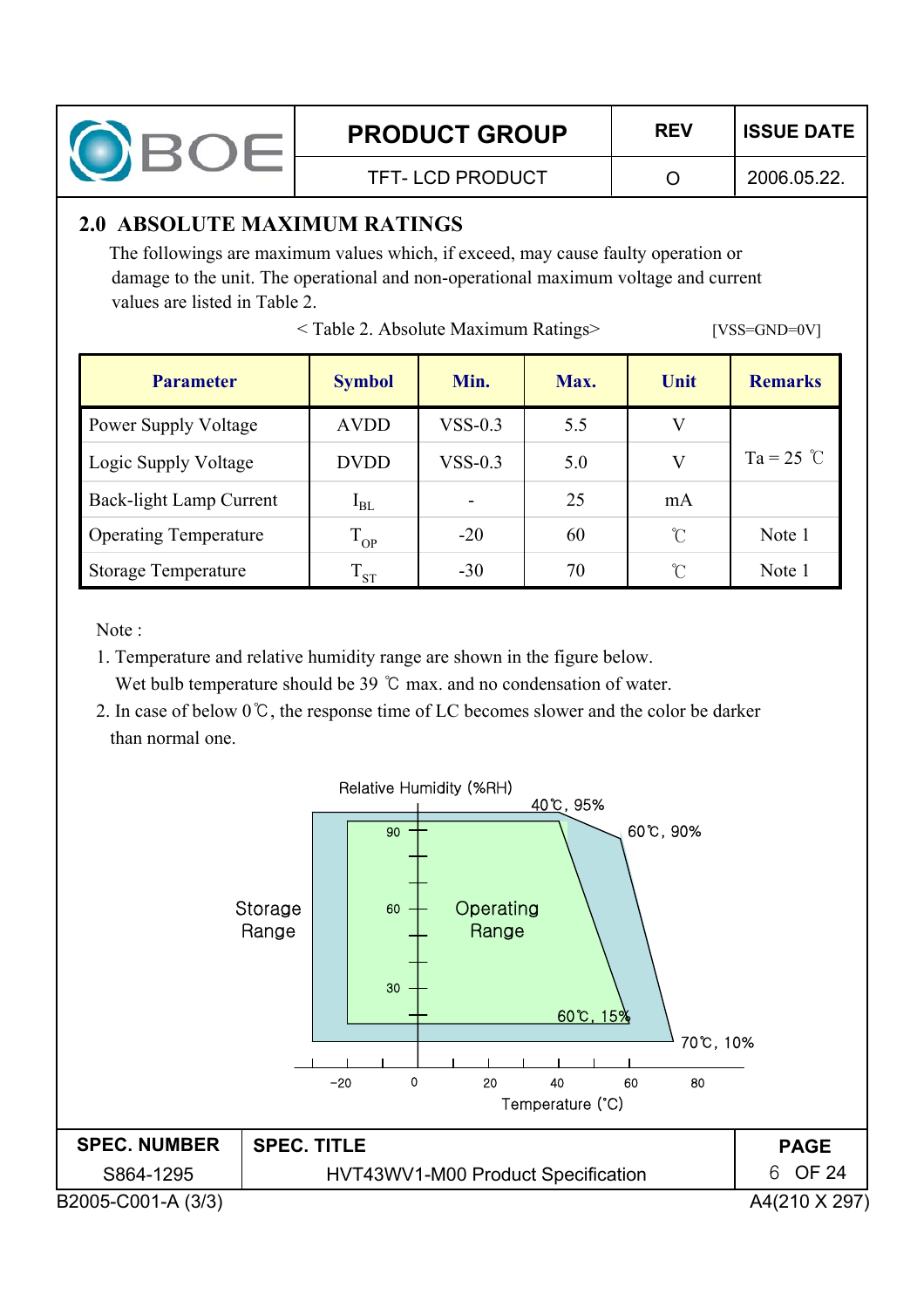

2006.05.22.

# **3.0 ELECTRICAL SPECIFICATIONS**

 $\leq$  Table 3. LCD Module Electrical Specifications  $\geq$  [Ta =25 ± 2 °C]

| <b>Parameter</b>           |              |               | <b>Values</b> |              | Unit       |                           |              |
|----------------------------|--------------|---------------|---------------|--------------|------------|---------------------------|--------------|
|                            |              | <b>Symbol</b> | <b>Min</b>    | <b>Typ</b>   | <b>Max</b> |                           | <b>Notes</b> |
| Analog Power Supply Input  |              | <b>AVDD</b>   | 4.8           | 5.0          | 5.2        | $\overline{\mathsf{V}}$   |              |
| Logic Power Supply Input   |              | <b>DVDD</b>   | 3.0           | 3.3          | 3.6        | $\boldsymbol{\mathrm{V}}$ |              |
|                            | White        |               | 191(190)      | 217(216)     | 242(245)   | mW                        |              |
| Power<br>Consumption       | <b>Black</b> |               | 147(147)      | 169(169)     | 195(196)   | mW                        | Note 1       |
|                            | <b>LED</b>   |               |               | 625          | 860        | mW                        |              |
| <b>Vsync Frequency</b>     |              | $f_V$         |               | 60           | 75         | Hz                        |              |
| <b>Hsync Frequency</b>     |              | $f_{\rm H}$   |               | 31.8         | 39.4       | <b>KHz</b>                |              |
| Main Clock Frequency       |              | fclk          | 10            | 33.5         | 50.0       | <b>MHz</b>                |              |
| <b>LED</b> forward Voltage |              | Vf            |               | 29.5<br>34.3 |            |                           |              |
| Back-light LED Current     |              | $I_{BL}$      |               | 20           | 25         | mA                        | Note 2       |

Note :

1. The supply voltage is measured and specified at the interface connector of LCM. The current draw and power consumption specified is for AVDD=5.0V, DVDD=3.3V Frame rate=75(60)Hz and Clock frequency =  $41.6(33.5)$ Mhz

Test Pattern of power supply current.

a) White Pattern b) Black Pattern





2. Ten LEDs serial type

| <b>SPEC. NUMBER</b> | ∣ SPEC. TITLE                      | <b>PAGE</b>   |
|---------------------|------------------------------------|---------------|
| S864-1295           | HVT43WV1-M00 Product Specification | OF 24         |
| B2005-C001-A (3/3)  |                                    | A4(210 X 297) |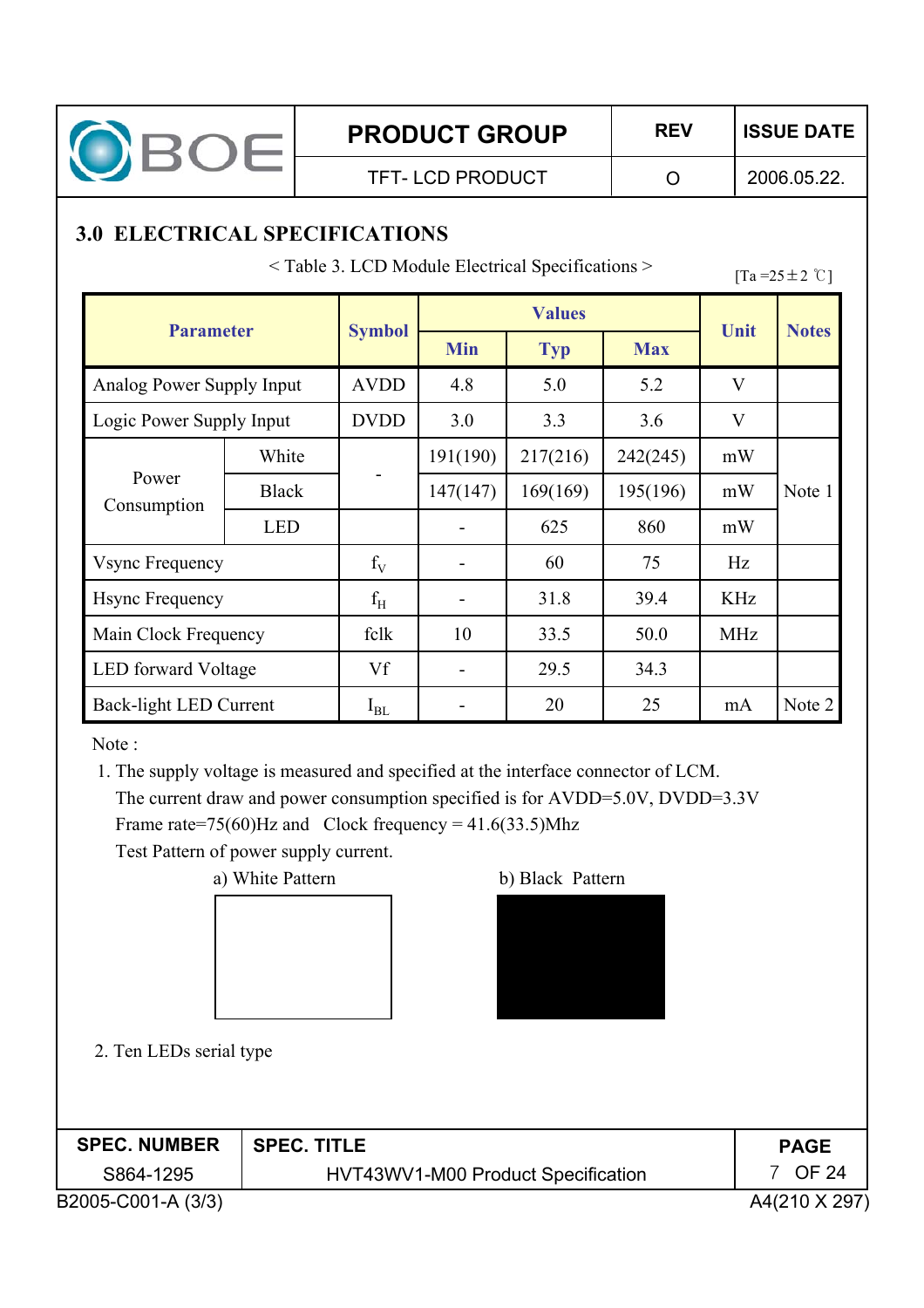

TFT- LCD PRODUCT O

2006.05.22.

# **4.0 INTERFACE CONNECTION.**

#### **4.1 Module Input Signal & Power**

- Connector Type : 0.5mm pitch, 40Pin , Top contact

Molex 51296 series or equivalent

| Pin            | <b>Symbol</b>  | <b>Function</b>                         | Pin | <b>Symbol</b>  | <b>Function</b>                     |
|----------------|----------------|-----------------------------------------|-----|----------------|-------------------------------------|
| $\mathbf{1}$   | <b>VSS</b>     | Ground                                  | 21  | B <sub>0</sub> | Blue Data (LSB)                     |
| $\overline{2}$ | <b>VSS</b>     | Ground                                  | 22  | B1             | <b>Blue Data</b>                    |
| $\overline{3}$ | <b>VDD</b>     | Power supply of logic<br>(2.5V or 3.3V) | 23  | B2             | <b>Blue Data</b>                    |
| $\overline{4}$ | <b>VDD</b>     | Power supply of logic<br>(2.5V or 3.3V) | 24  | B <sub>3</sub> | <b>Blue Data</b>                    |
| 5              | R <sub>0</sub> | <b>RED Data (LSB)</b>                   | 25  | B4             | <b>Blue Data</b>                    |
| 6              | R1             | <b>RED</b> Data                         | 26  | B <sub>5</sub> | <b>Blue Data</b>                    |
| $\overline{7}$ | R2             | <b>RED</b> Data                         | 27  | <b>B6</b>      | <b>Blue Data</b>                    |
| 8              | R <sub>3</sub> | <b>RED</b> Data                         | 28  | B7             | Blue Data (MSB)                     |
| 9              | R4             | <b>RED</b> Data                         | 29  | <b>VSS</b>     | Ground                              |
| 10             | R <sub>5</sub> | <b>RED</b> Data                         | 30  | <b>PCLK</b>    | Pixel clock                         |
| 11             | R <sub>6</sub> | <b>RED</b> Data                         | 31  | <b>DISP</b>    | Display on/off                      |
| 12             | R7             | <b>RED Data (MSB)</b>                   | 32  | Hsync          | Horizontal sync signal              |
| 13             | G <sub>0</sub> | Green Data (LSB)                        | 33  | Vsync          | Vertical sync signal                |
| 14             | G1             | Green Data                              | 34  | DE             | Data Enable                         |
| 15             | G2             | Green Data                              | 35  | <b>AVDD</b>    | Power supply of<br>analog block(5V) |
| 16             | G <sub>3</sub> | Green Data                              | 36  | <b>AVDD</b>    | Power supply of<br>analog block(5V) |
| 17             | G <sub>4</sub> | Green Data                              | 37  | <b>VSS</b>     | Ground                              |
| 18             | G <sub>5</sub> | Green Data                              | 38  | <b>VSS</b>     | Ground                              |
| 19             | G <sub>6</sub> | Green Data                              | 39  | VLED-          | <b>LED</b> Cathode                  |
| 20             | G7             | Green Data (MSB)                        | 40  | VLED+          | <b>LED</b> Anode                    |

# **SPEC. NUMBER**

S864-1295 **SPEC. TITLE**

HVT43WV1-M00 Product Specification

**PAGE** \_ OF 24

B2005-C001-A (3/3) A4(210 X 297)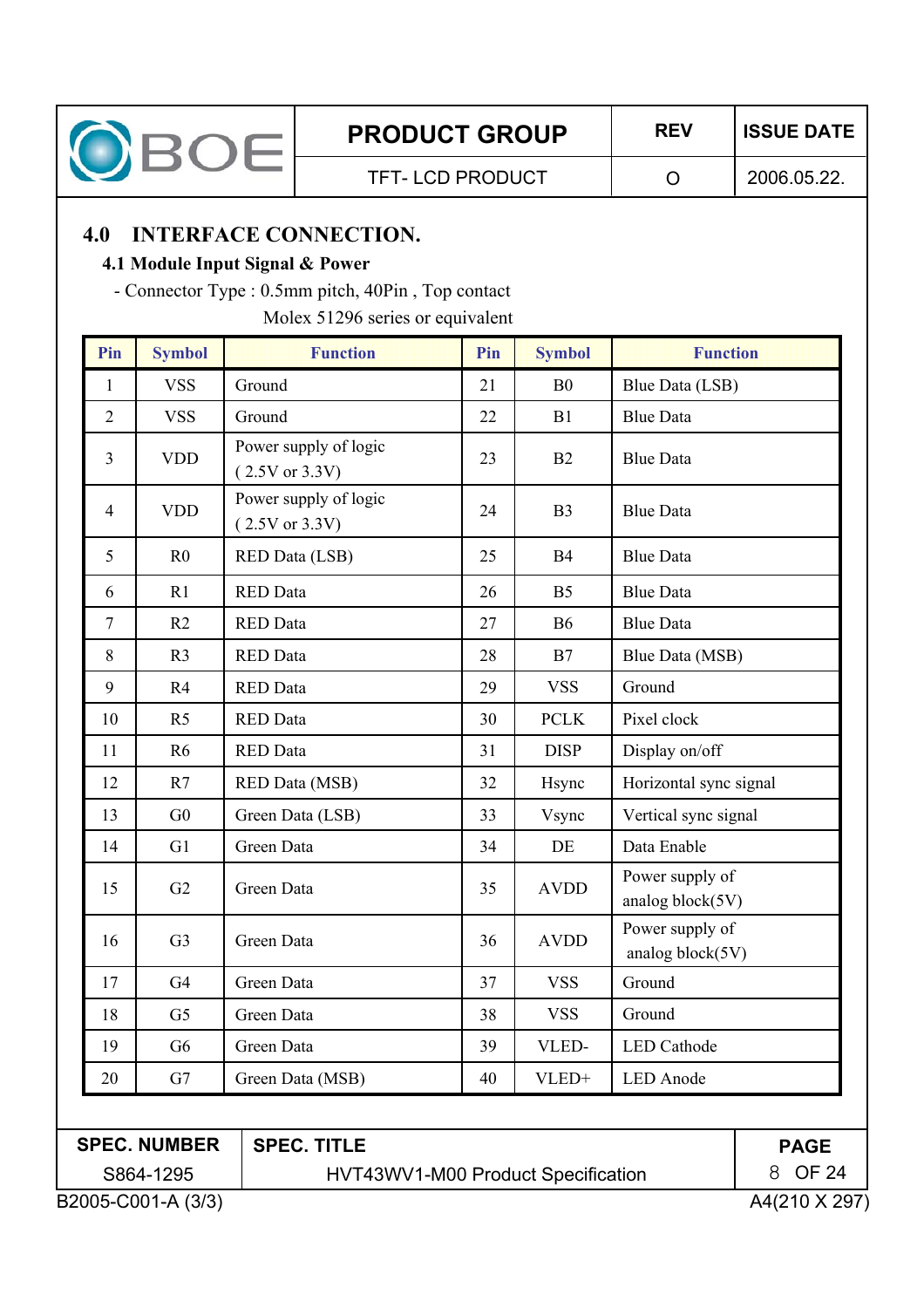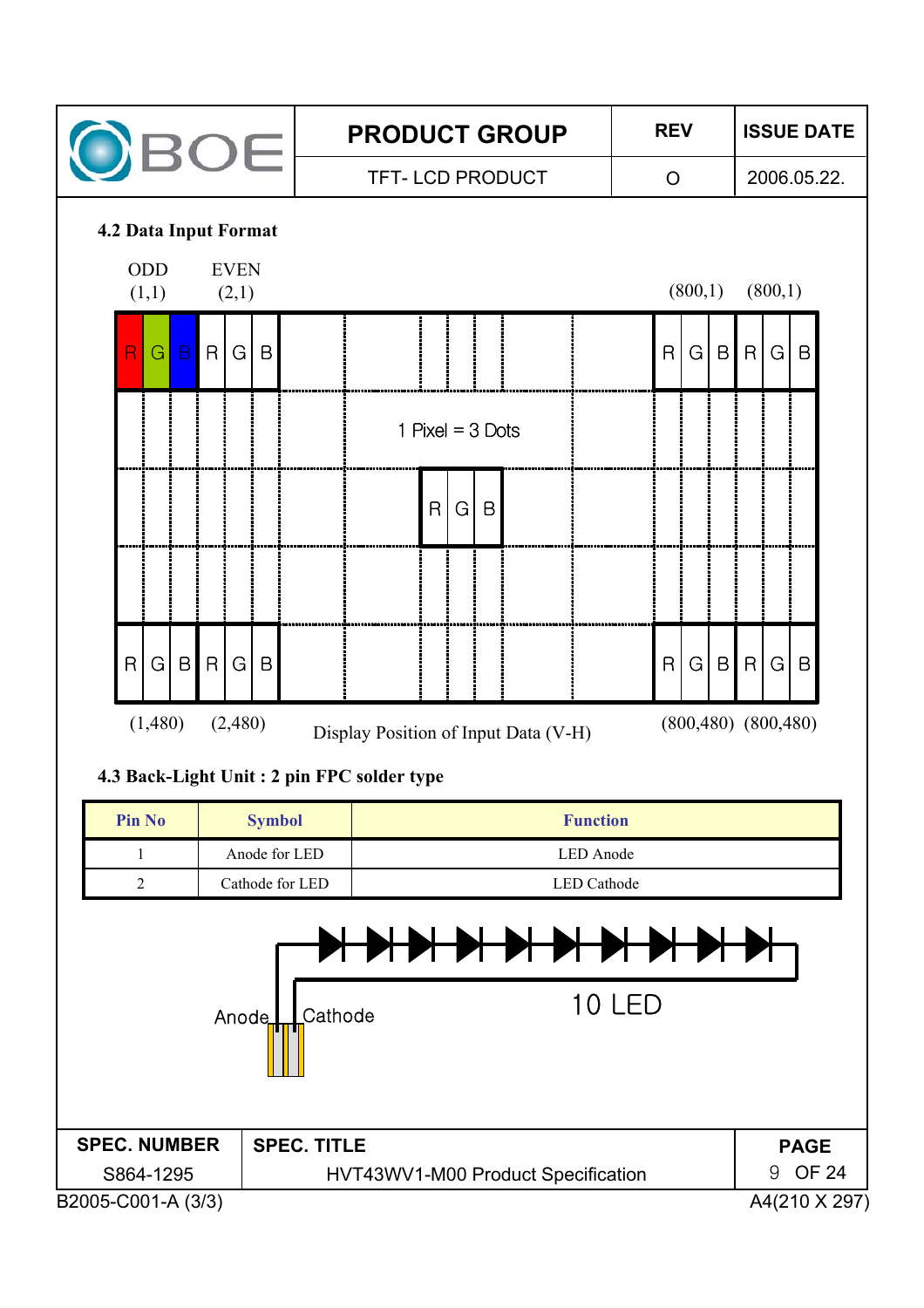

# **PRODUCT GROUP | REV | ISSUE DATE**

TFT-LCD PRODUCT | O

2006.05.22.

#### **4.4 Input Signals, Basic Display Colors & Gray Scale Of Colors**

- Input signal :  $0 = Low$  level voltage,  $1 = High$  level voltage

|                                                                                                    |                         |                    |                                      |                                  |                              |                              |                                    |                                      |                                      |                              |                              |                                  |                                      |                                    | <b>Input Data Signal</b>                                                |                                      |                                      |                          |                              |                                |                          |                                      |                                      |                                  |                  |                  |
|----------------------------------------------------------------------------------------------------|-------------------------|--------------------|--------------------------------------|----------------------------------|------------------------------|------------------------------|------------------------------------|--------------------------------------|--------------------------------------|------------------------------|------------------------------|----------------------------------|--------------------------------------|------------------------------------|-------------------------------------------------------------------------|--------------------------------------|--------------------------------------|--------------------------|------------------------------|--------------------------------|--------------------------|--------------------------------------|--------------------------------------|----------------------------------|------------------|------------------|
| <b>Color &amp; Gray Scale</b>                                                                      |                         |                    |                                      |                                  |                              | <b>Red Data</b>              |                                    |                                      |                                      |                              |                              |                                  |                                      |                                    | <b>Green Data</b>                                                       |                                      |                                      |                          |                              |                                |                          | <b>Blue Data</b>                     |                                      |                                  |                  |                  |
|                                                                                                    |                         |                    |                                      |                                  |                              |                              |                                    |                                      |                                      |                              |                              |                                  |                                      |                                    | R7 R6 R5 R4 R3 R2 R1 R0 G7 G6 G5 G4 G3 G2 G1 G0 B7 B6 B5 B4 B3 B2 B1 B0 |                                      |                                      |                          |                              |                                |                          |                                      |                                      |                                  |                  |                  |
|                                                                                                    | <b>Black</b>            |                    | $\boldsymbol{0}$                     | $\overline{0}$                   | $\boldsymbol{0}$             | $\boldsymbol{0}$             | $\boldsymbol{0}$                   | $\boldsymbol{0}$                     | $\boldsymbol{0}$                     | $\boldsymbol{0}$             | $\boldsymbol{0}$             | $\overline{0}$                   | $\boldsymbol{0}$                     | $\boldsymbol{0}$                   | $\boldsymbol{0}$                                                        | $\boldsymbol{0}$                     | $\boldsymbol{0}$                     | $\boldsymbol{0}$         | $\boldsymbol{0}$             | $\overline{0}$                 | $\boldsymbol{0}$         | $\boldsymbol{0}$                     | $\boldsymbol{0}$                     | $\boldsymbol{0}$                 | $\boldsymbol{0}$ | $\boldsymbol{0}$ |
|                                                                                                    | Blue                    |                    | $\boldsymbol{0}$                     | $\overline{0}$                   | $\boldsymbol{0}$             | $\boldsymbol{0}$             | $\boldsymbol{0}$                   | $\boldsymbol{0}$                     | $\boldsymbol{0}$                     | $\mathbf{0}$                 | $\boldsymbol{0}$             | $\boldsymbol{0}$                 | $\mathbf{0}$                         | $\boldsymbol{0}$                   | $\boldsymbol{0}$                                                        | $\boldsymbol{0}$                     | $\boldsymbol{0}$                     | $\theta$                 |                              | 1                              | 1                        | 1                                    | 1                                    | 1                                | 1                |                  |
|                                                                                                    | Green                   |                    | $\boldsymbol{0}$                     | $\overline{0}$                   | $\boldsymbol{0}$             | $\boldsymbol{0}$             | $\boldsymbol{0}$                   | $\boldsymbol{0}$                     | $\mathbf{0}$                         | $\mathbf{0}$                 | 1                            | 1                                | 1                                    | 1                                  | $\mathbf{1}$                                                            | $\mathbf{1}$                         | 1                                    |                          | $\mathbf{0}$                 | $\boldsymbol{0}$               | $\mathbf{0}$             | $\boldsymbol{0}$                     | $\boldsymbol{0}$                     | $\boldsymbol{0}$                 | $\boldsymbol{0}$ | $\boldsymbol{0}$ |
| <b>Basic Colors</b>                                                                                | Cyan                    |                    | $\boldsymbol{0}$                     | $\overline{0}$                   | $\boldsymbol{0}$             | $\boldsymbol{0}$             | $\boldsymbol{0}$                   | $\boldsymbol{0}$                     | $\boldsymbol{0}$                     | $\boldsymbol{0}$             | $\mathbf{1}$                 | $\mathbf{1}$                     | $\mathbf{1}$                         | $\mathbf{1}$                       | $\mathbf{1}$                                                            | $\mathbf{1}$                         | 1                                    |                          |                              |                                | 1                        |                                      | 1                                    | 1                                | $\mathbf{1}$     |                  |
|                                                                                                    | Red                     |                    | $\mathbf{1}$                         | $\mathbf{1}$                     |                              | $\mathbf{1}$                 | $\mathbf{1}$                       | 1                                    | 1                                    |                              | $\boldsymbol{0}$             | $\boldsymbol{0}$                 | $\boldsymbol{0}$                     | $\boldsymbol{0}$                   | $\boldsymbol{0}$                                                        | $\boldsymbol{0}$                     | $\boldsymbol{0}$                     | $\boldsymbol{0}$         | $\boldsymbol{0}$             | $\mathbf{0}$                   | $\mathbf{0}$             | $\boldsymbol{0}$                     | $\boldsymbol{0}$                     | $\boldsymbol{0}$                 | $\boldsymbol{0}$ | $\mathbf{0}$     |
|                                                                                                    | Magenta                 |                    | 1                                    | $\mathbf{1}$                     | $\mathbf{1}$                 | 1                            | $\mathbf{1}$                       | $\mathbf{1}$                         | 1                                    |                              | $\boldsymbol{0}$             | $\boldsymbol{0}$                 | $\boldsymbol{0}$                     | $\boldsymbol{0}$                   | $\boldsymbol{0}$                                                        | $\boldsymbol{0}$                     | $\boldsymbol{0}$                     | $\boldsymbol{0}$         | 1                            | 1                              | 1                        |                                      | 1                                    | 1                                | $\mathbf{1}$     |                  |
|                                                                                                    | Yellow                  |                    | $\mathbf{1}$                         | $\mathbf{1}$                     | 1                            | 1                            | $\mathbf{1}$                       | $\mathbf{1}$                         | 1                                    |                              | 1                            | 1                                | 1                                    | 1                                  | $\mathbf{1}$                                                            | $\mathbf{1}$                         | 1                                    |                          | $\boldsymbol{0}$             | $\mathbf{0}$                   | $\mathbf{0}$             | $\boldsymbol{0}$                     | $\boldsymbol{0}$                     | $\boldsymbol{0}$                 | $\boldsymbol{0}$ | $\boldsymbol{0}$ |
|                                                                                                    | White                   |                    | $\mathbf{1}$                         | 1                                | 1                            | $\mathbf{1}$                 | $\mathbf{1}$                       | $\mathbf{1}$                         | 1                                    | 1                            | $\mathbf{1}$                 | $\mathbf{1}$                     | $\mathbf{1}$                         | $\mathbf{1}$                       | $\mathbf{1}$                                                            | $\mathbf{1}$                         | 1                                    |                          |                              |                                | 1                        |                                      | $\mathbf{1}$                         | 1                                | $\mathbf{1}$     |                  |
|                                                                                                    | <b>Black</b>            |                    | $\boldsymbol{0}$                     | $\overline{0}$                   | $\mathbf{0}$                 | $\boldsymbol{0}$             | $\boldsymbol{0}$                   | $\boldsymbol{0}$                     | $\boldsymbol{0}$                     | $\mathbf{0}$                 | $\mathbf{0}$                 | $\mathbf{0}$                     | $\boldsymbol{0}$                     | $\boldsymbol{0}$                   | $\boldsymbol{0}$                                                        | $\boldsymbol{0}$                     | $\boldsymbol{0}$                     | $\mathbf{0}$             | $\boldsymbol{0}$             | $\mathbf{0}$                   | $\overline{0}$           | $\boldsymbol{0}$                     | $\boldsymbol{0}$                     | $\boldsymbol{0}$                 | $\boldsymbol{0}$ | $\mathbf{0}$     |
|                                                                                                    | $\triangle$             |                    | $\boldsymbol{0}$                     | $\overline{0}$                   | $\mathbf{0}$                 | $\boldsymbol{0}$             | $\boldsymbol{0}$                   | $\boldsymbol{0}$                     | $\mathbf{0}$                         |                              | $\boldsymbol{0}$             | $\boldsymbol{0}$                 | $\boldsymbol{0}$                     | $\boldsymbol{0}$                   | $\boldsymbol{0}$                                                        | $\boldsymbol{0}$                     | $\boldsymbol{0}$                     | $\mathbf{0}$             | $\boldsymbol{0}$             | $\mathbf{0}$                   | $\mathbf{0}$             | $\boldsymbol{0}$                     | $\boldsymbol{0}$                     | $\boldsymbol{0}$                 | $\mathbf{0}$     | $\boldsymbol{0}$ |
|                                                                                                    | Darker                  |                    | $\boldsymbol{0}$                     | $\overline{0}$                   | $\theta$                     | $\overline{0}$               | $\boldsymbol{0}$                   | $\mathbf{0}$                         |                                      | $\mathbf{0}$                 | $\theta$                     | $\overline{0}$                   | $\mathbf{0}$                         | $\mathbf{0}$                       | $\boldsymbol{0}$                                                        | $\boldsymbol{0}$                     | $\boldsymbol{0}$                     | $\theta$                 | $\mathbf{0}$                 | $\mathbf{0}$                   | $\theta$                 | $\mathbf{0}$                         | $\boldsymbol{0}$                     | $\boldsymbol{0}$                 | $\boldsymbol{0}$ | $\theta$         |
| Gray Scale                                                                                         | Δ                       |                    |                                      |                                  |                              |                              |                                    |                                      |                                      |                              |                              |                                  |                                      |                                    |                                                                         |                                      |                                      |                          |                              |                                |                          |                                      |                                      |                                  |                  |                  |
| of Red                                                                                             | $\bigtriangledown$      |                    |                                      |                                  |                              |                              |                                    |                                      |                                      |                              |                              |                                  |                                      |                                    |                                                                         |                                      |                                      |                          |                              |                                |                          |                                      |                                      |                                  |                  |                  |
|                                                                                                    | <b>Brighter</b>         |                    | 1                                    | 1                                | 1                            | $\mathbf{1}$                 | 1                                  | $\mathbf{1}$                         | $\boldsymbol{0}$                     | 1                            | $\mathbf{0}$                 | $\overline{0}$                   | $\boldsymbol{0}$                     | $\boldsymbol{0}$                   | $\boldsymbol{0}$                                                        | $\boldsymbol{0}$                     | $\boldsymbol{0}$                     | $\boldsymbol{0}$         | $\boldsymbol{0}$             | $\overline{0}$                 | $\boldsymbol{0}$         | $\boldsymbol{0}$                     | $\boldsymbol{0}$                     | $\boldsymbol{0}$                 | $\boldsymbol{0}$ | $\boldsymbol{0}$ |
|                                                                                                    | $\bigtriangledown$      |                    | $\mathbf{1}$                         | $\mathbf{1}$                     | $\mathbf{1}$                 | $\mathbf{1}$                 | $\mathbf{1}$                       | $\mathbf{1}$                         | 1                                    | $\boldsymbol{0}$             | $\boldsymbol{0}$             | $\mathbf{0}$                     | $\overline{0}$                       | $\overline{0}$                     | $\overline{0}$                                                          | $\overline{0}$                       | $\boldsymbol{0}$                     | $\boldsymbol{0}$         | $\boldsymbol{0}$             | $\mathbf{0}$                   | $\mathbf{0}$             | $\boldsymbol{0}$                     | $\boldsymbol{0}$                     | $\boldsymbol{0}$                 | $\boldsymbol{0}$ | $\mathbf{0}$     |
|                                                                                                    | Red                     |                    | $\mathbf{1}$                         | $\mathbf{1}$                     | 1                            | $\mathbf{1}$                 | $\mathbf{1}$                       | $\mathbf{1}$                         | $\mathbf{1}$                         |                              | $\boldsymbol{0}$             | $\boldsymbol{0}$                 | $\boldsymbol{0}$                     | $\boldsymbol{0}$                   | $\boldsymbol{0}$                                                        | $\boldsymbol{0}$                     | $\boldsymbol{0}$                     | $\mathbf{0}$             | $\boldsymbol{0}$             | $\mathbf{0}$                   | $\overline{0}$           | $\boldsymbol{0}$                     | $\boldsymbol{0}$                     | $\boldsymbol{0}$                 | $\boldsymbol{0}$ | $\boldsymbol{0}$ |
|                                                                                                    | <b>Black</b>            |                    | $\boldsymbol{0}$                     | $\overline{0}$                   | $\boldsymbol{0}$             | $\boldsymbol{0}$             | $\boldsymbol{0}$                   | $\boldsymbol{0}$                     | $\mathbf{0}$                         | $\mathbf{0}$                 | $\boldsymbol{0}$             | $\boldsymbol{0}$                 | $\boldsymbol{0}$                     | $\boldsymbol{0}$                   | $\overline{0}$                                                          | $\boldsymbol{0}$                     | $\boldsymbol{0}$                     | $\mathbf{0}$             | $\boldsymbol{0}$             | $\mathbf{0}$                   | $\mathbf{0}$             | $\boldsymbol{0}$                     | $\boldsymbol{0}$                     | $\boldsymbol{0}$                 | $\boldsymbol{0}$ | $\boldsymbol{0}$ |
|                                                                                                    | $\triangle$             |                    | $\boldsymbol{0}$                     | $\overline{0}$                   | $\mathbf{0}$                 | $\boldsymbol{0}$             | $\boldsymbol{0}$                   | $\boldsymbol{0}$                     | $\boldsymbol{0}$                     | $\mathbf{0}$                 | $\mathbf{0}$                 | $\boldsymbol{0}$                 | $\boldsymbol{0}$                     | $\boldsymbol{0}$                   | $\boldsymbol{0}$                                                        | $\boldsymbol{0}$                     | $\boldsymbol{0}$                     |                          | $\boldsymbol{0}$             | $\mathbf{0}$                   | $\mathbf{0}$             | $\boldsymbol{0}$                     | $\boldsymbol{0}$                     | $\boldsymbol{0}$                 | $\boldsymbol{0}$ | $\boldsymbol{0}$ |
| Gray Scale                                                                                         | Darker                  |                    | $\boldsymbol{0}$                     | $\overline{0}$                   | $\boldsymbol{0}$             | $\overline{0}$               | $\boldsymbol{0}$                   | $\boldsymbol{0}$                     | $\boldsymbol{0}$                     | $\theta$                     | $\theta$                     | $\overline{0}$                   | $\mathbf{0}$                         | $\mathbf{0}$                       | $\boldsymbol{0}$                                                        | $\boldsymbol{0}$                     |                                      | $\theta$                 | $\boldsymbol{0}$             | $\theta$                       | $\mathbf{0}$             | $\theta$                             | $\boldsymbol{0}$                     | $\boldsymbol{0}$                 | $\mathbf{0}$     | $\theta$         |
| of Green                                                                                           | Δ<br>$\bigtriangledown$ |                    |                                      |                                  |                              |                              |                                    |                                      |                                      |                              |                              |                                  |                                      |                                    |                                                                         |                                      |                                      |                          |                              |                                |                          |                                      |                                      |                                  |                  |                  |
|                                                                                                    |                         |                    |                                      |                                  |                              |                              |                                    |                                      |                                      |                              |                              |                                  |                                      |                                    |                                                                         |                                      |                                      |                          |                              |                                |                          |                                      |                                      |                                  |                  |                  |
|                                                                                                    | <b>Brighter</b>         |                    | $\mathbf{0}$<br>$\boldsymbol{0}$     | $\overline{0}$                   | $\boldsymbol{0}$             | $\boldsymbol{0}$             | $\boldsymbol{0}$<br>$\overline{0}$ | $\boldsymbol{0}$                     | $\boldsymbol{0}$                     | $\boldsymbol{0}$             | $\mathbf{1}$                 | 1                                | 1                                    | 1                                  | 1                                                                       | 1                                    | $\boldsymbol{0}$                     | 1                        | $\boldsymbol{0}$             | $\overline{0}$<br>$\mathbf{0}$ | $\boldsymbol{0}$         | $\boldsymbol{0}$<br>$\boldsymbol{0}$ | $\boldsymbol{0}$                     | $\boldsymbol{0}$                 | $\boldsymbol{0}$ | $\boldsymbol{0}$ |
|                                                                                                    | $\bigtriangledown$      |                    |                                      | $\overline{0}$                   | $\boldsymbol{0}$             | $\boldsymbol{0}$             |                                    | $\boldsymbol{0}$                     | $\boldsymbol{0}$                     | $\boldsymbol{0}$             | $\mathbf{1}$                 | $\mathbf{1}$                     | $\mathbf{1}$                         | $\mathbf{1}$                       | $\mathbf{1}$                                                            | $\mathbf{1}$                         | 1                                    | $\boldsymbol{0}$         | $\mathbf{0}$                 |                                | $\mathbf{0}$             |                                      | $\boldsymbol{0}$                     | $\boldsymbol{0}$                 | $\boldsymbol{0}$ | $\boldsymbol{0}$ |
|                                                                                                    | Green                   |                    | $\boldsymbol{0}$<br>$\boldsymbol{0}$ | $\overline{0}$                   | $\mathbf{0}$                 | $\boldsymbol{0}$             | $\boldsymbol{0}$                   | $\boldsymbol{0}$                     | $\boldsymbol{0}$                     | $\mathbf{0}$                 | $\mathbf{1}$                 | $\mathbf{1}$                     | $\mathbf{1}$                         | $\mathbf{1}$                       | $\mathbf{1}$                                                            | $\mathbf{1}$                         | 1                                    |                          | $\boldsymbol{0}$             | $\mathbf{0}$                   | $\mathbf{0}$             | $\boldsymbol{0}$                     | $\boldsymbol{0}$                     | $\mathbf{0}$<br>$\boldsymbol{0}$ | $\boldsymbol{0}$ | $\boldsymbol{0}$ |
|                                                                                                    | <b>Black</b>            |                    | $\boldsymbol{0}$                     | $\overline{0}$                   | $\mathbf{0}$                 | $\boldsymbol{0}$             | $\boldsymbol{0}$                   | $\boldsymbol{0}$                     | $\boldsymbol{0}$                     | $\mathbf{0}$                 | $\boldsymbol{0}$             | $\boldsymbol{0}$                 | $\boldsymbol{0}$                     | $\boldsymbol{0}$                   | $\boldsymbol{0}$                                                        | $\boldsymbol{0}$                     | $\boldsymbol{0}$                     | $\mathbf{0}$             | $\boldsymbol{0}$             | $\mathbf{0}$                   | $\mathbf{0}$             | $\mathbf{0}$                         | $\boldsymbol{0}$                     |                                  | $\boldsymbol{0}$ | $\boldsymbol{0}$ |
|                                                                                                    | $\triangle$<br>Darker   |                    | $\boldsymbol{0}$                     | $\overline{0}$<br>$\overline{0}$ | $\boldsymbol{0}$<br>$\theta$ | $\mathbf{0}$<br>$\mathbf{0}$ | $\boldsymbol{0}$<br>$\mathbf{0}$   | $\boldsymbol{0}$<br>$\boldsymbol{0}$ | $\boldsymbol{0}$<br>$\boldsymbol{0}$ | $\boldsymbol{0}$<br>$\theta$ | $\boldsymbol{0}$<br>$\theta$ | $\boldsymbol{0}$<br>$\mathbf{0}$ | $\boldsymbol{0}$<br>$\boldsymbol{0}$ | $\boldsymbol{0}$<br>$\overline{0}$ | $\boldsymbol{0}$<br>$\overline{0}$                                      | $\boldsymbol{0}$<br>$\boldsymbol{0}$ | $\boldsymbol{0}$<br>$\boldsymbol{0}$ | $\mathbf{0}$<br>$\theta$ | $\boldsymbol{0}$<br>$\theta$ | $\mathbf{0}$<br>$\mathbf{0}$   | $\mathbf{0}$<br>$\Omega$ | $\boldsymbol{0}$<br>$\theta$         | $\boldsymbol{0}$<br>$\boldsymbol{0}$ | $\boldsymbol{0}$<br>$\theta$     | $\boldsymbol{0}$ | $\theta$         |
| Gray Scale                                                                                         |                         |                    |                                      |                                  |                              |                              |                                    |                                      |                                      |                              |                              |                                  |                                      |                                    |                                                                         |                                      |                                      |                          |                              |                                |                          |                                      |                                      |                                  |                  |                  |
|                                                                                                    | Δ<br>$\bigtriangledown$ |                    |                                      |                                  |                              |                              |                                    |                                      |                                      |                              |                              |                                  |                                      |                                    |                                                                         |                                      |                                      |                          |                              |                                |                          |                                      |                                      |                                  |                  |                  |
| of Blue                                                                                            | <b>Brighter</b>         |                    | $\mathbf{0}$                         | $\overline{0}$                   | $\boldsymbol{0}$             | $\boldsymbol{0}$             | $\boldsymbol{0}$                   | $\boldsymbol{0}$                     | $\boldsymbol{0}$                     | $\boldsymbol{0}$             | $\mathbf{0}$                 | $\mathbf{0}$                     | $\boldsymbol{0}$                     | $\boldsymbol{0}$                   | $\boldsymbol{0}$                                                        | $\boldsymbol{0}$                     | $\boldsymbol{0}$                     | $\boldsymbol{0}$         | 1                            | 1                              | 1                        | 1                                    | 1                                    | $\mathbf{1}$                     | $\boldsymbol{0}$ | 1                |
|                                                                                                    | $\bigtriangledown$      |                    | $\boldsymbol{0}$                     | $\overline{0}$                   | $\mathbf{0}$                 | $\boldsymbol{0}$             | $\overline{0}$                     | $\boldsymbol{0}$                     | $\boldsymbol{0}$                     | $\mathbf{0}$                 | $\boldsymbol{0}$             | $\overline{0}$                   | $\boldsymbol{0}$                     | $\overline{0}$                     | $\overline{0}$                                                          | $\boldsymbol{0}$                     | $\boldsymbol{0}$                     | $\boldsymbol{0}$         | $\mathbf{1}$                 | 1                              | $\mathbf{1}$             | 1                                    | $\mathbf{1}$                         | $\mathbf{1}$                     | 1                | $\boldsymbol{0}$ |
|                                                                                                    | Blue                    |                    | $\boldsymbol{0}$                     | $\overline{0}$                   | $\boldsymbol{0}$             | $\boldsymbol{0}$             | $\boldsymbol{0}$                   | $\boldsymbol{0}$                     | $\boldsymbol{0}$                     | $\boldsymbol{0}$             | $\boldsymbol{0}$             | $\mathbf{0}$                     | $\boldsymbol{0}$                     | $\boldsymbol{0}$                   | $\boldsymbol{0}$                                                        | $\boldsymbol{0}$                     | $\boldsymbol{0}$                     | $\boldsymbol{0}$         | 1                            | 1                              | 1                        | 1                                    | 1                                    | $\mathbf{1}$                     | $\mathbf{1}$     |                  |
|                                                                                                    | <b>Black</b>            |                    | $\boldsymbol{0}$                     | $\overline{0}$                   | $\boldsymbol{0}$             | $\boldsymbol{0}$             | $\boldsymbol{0}$                   | $\boldsymbol{0}$                     | $\boldsymbol{0}$                     | $\boldsymbol{0}$             | $\boldsymbol{0}$             | $\mathbf{0}$                     | $\boldsymbol{0}$                     | $\boldsymbol{0}$                   | $\boldsymbol{0}$                                                        | $\boldsymbol{0}$                     | $\boldsymbol{0}$                     | $\boldsymbol{0}$         | $\boldsymbol{0}$             | $\boldsymbol{0}$               | $\overline{0}$           | $\boldsymbol{0}$                     | $\boldsymbol{0}$                     | $\boldsymbol{0}$                 | $\boldsymbol{0}$ | $\boldsymbol{0}$ |
|                                                                                                    | $\triangle$             |                    | $\boldsymbol{0}$                     | $\overline{0}$                   | $\boldsymbol{0}$             | $\boldsymbol{0}$             | $\boldsymbol{0}$                   | $\theta$                             | $\boldsymbol{0}$                     |                              | $\mathbf{0}$                 | $\overline{0}$                   | $\boldsymbol{0}$                     | $\overline{0}$                     | $\boldsymbol{0}$                                                        | $\boldsymbol{0}$                     | $\mathbf{0}$                         |                          | $\boldsymbol{0}$             | $\overline{0}$                 | $\overline{0}$           | $\theta$                             | $\boldsymbol{0}$                     | $\theta$                         | $\theta$         |                  |
|                                                                                                    | Darker                  |                    | $\overline{0}$                       |                                  | $0 \mid 0 \mid$              |                              | $0 \mid 0 \mid$                    | $\vert 0 \vert$                      | $\mathbf{1}$                         | $\boldsymbol{0}$             | 0 <sup>1</sup>               |                                  | $0 \mid 0 \mid$                      |                                    | $0 \mid 0 \mid$                                                         | $\vert 0 \vert$                      | $\mathbf{1}$                         | $\boldsymbol{0}$         | $\vert$ 0                    |                                | $0 \mid 0$               | $\overline{0}$                       | $\overline{0}$                       | $0 \mid 1$                       |                  | $\boldsymbol{0}$ |
| Gray Scale                                                                                         | Δ                       |                    |                                      |                                  |                              |                              |                                    |                                      |                                      |                              |                              |                                  |                                      |                                    |                                                                         |                                      |                                      |                          |                              |                                |                          |                                      |                                      |                                  |                  |                  |
| of White                                                                                           | $\bigtriangledown$      |                    |                                      |                                  |                              |                              |                                    |                                      |                                      |                              |                              |                                  |                                      |                                    |                                                                         |                                      |                                      |                          |                              |                                |                          |                                      |                                      |                                  |                  |                  |
|                                                                                                    | <b>Brighter</b>         |                    |                                      | 1                                |                              |                              | 1                                  | $\mathbf{1}$                         | $\boldsymbol{0}$                     |                              | 1                            | 1                                |                                      |                                    | 1                                                                       | 1                                    | $\boldsymbol{0}$                     |                          |                              |                                |                          |                                      |                                      | 1                                | $\boldsymbol{0}$ |                  |
|                                                                                                    | $\bigtriangledown$      |                    |                                      | 1                                |                              |                              | 1                                  | $\mathbf{1}$                         | -1                                   | $\boldsymbol{0}$             |                              | $\mathbf{1}$                     | 1                                    |                                    | 1                                                                       | 1                                    |                                      | $\boldsymbol{0}$         |                              |                                |                          |                                      |                                      | 1                                | 1                | $\boldsymbol{0}$ |
|                                                                                                    | White                   |                    | 1                                    | 1                                |                              |                              |                                    |                                      |                                      |                              |                              |                                  |                                      |                                    |                                                                         |                                      |                                      |                          |                              |                                |                          |                                      |                                      |                                  | 1                |                  |
|                                                                                                    |                         |                    |                                      |                                  |                              |                              |                                    |                                      |                                      |                              |                              |                                  |                                      |                                    |                                                                         |                                      |                                      |                          |                              |                                |                          |                                      |                                      |                                  |                  |                  |
| <b>SPEC. NUMBER</b>                                                                                |                         | <b>SPEC. TITLE</b> |                                      |                                  |                              |                              |                                    |                                      |                                      |                              |                              |                                  |                                      |                                    |                                                                         |                                      |                                      |                          |                              |                                |                          |                                      |                                      |                                  |                  |                  |
|                                                                                                    |                         |                    |                                      |                                  |                              |                              |                                    |                                      |                                      |                              |                              |                                  |                                      |                                    |                                                                         |                                      |                                      |                          |                              |                                |                          |                                      |                                      |                                  | <b>PAGE</b>      |                  |
|                                                                                                    |                         |                    |                                      |                                  |                              |                              |                                    |                                      |                                      |                              |                              |                                  |                                      |                                    |                                                                         |                                      |                                      |                          |                              |                                |                          |                                      |                                      |                                  |                  |                  |
| 10 OF 24<br>S864-1295<br>HVT43WV1-M00 Product Specification<br>A4(210 X 297)<br>B2005-C001-A (3/3) |                         |                    |                                      |                                  |                              |                              |                                    |                                      |                                      |                              |                              |                                  |                                      |                                    |                                                                         |                                      |                                      |                          |                              |                                |                          |                                      |                                      |                                  |                  |                  |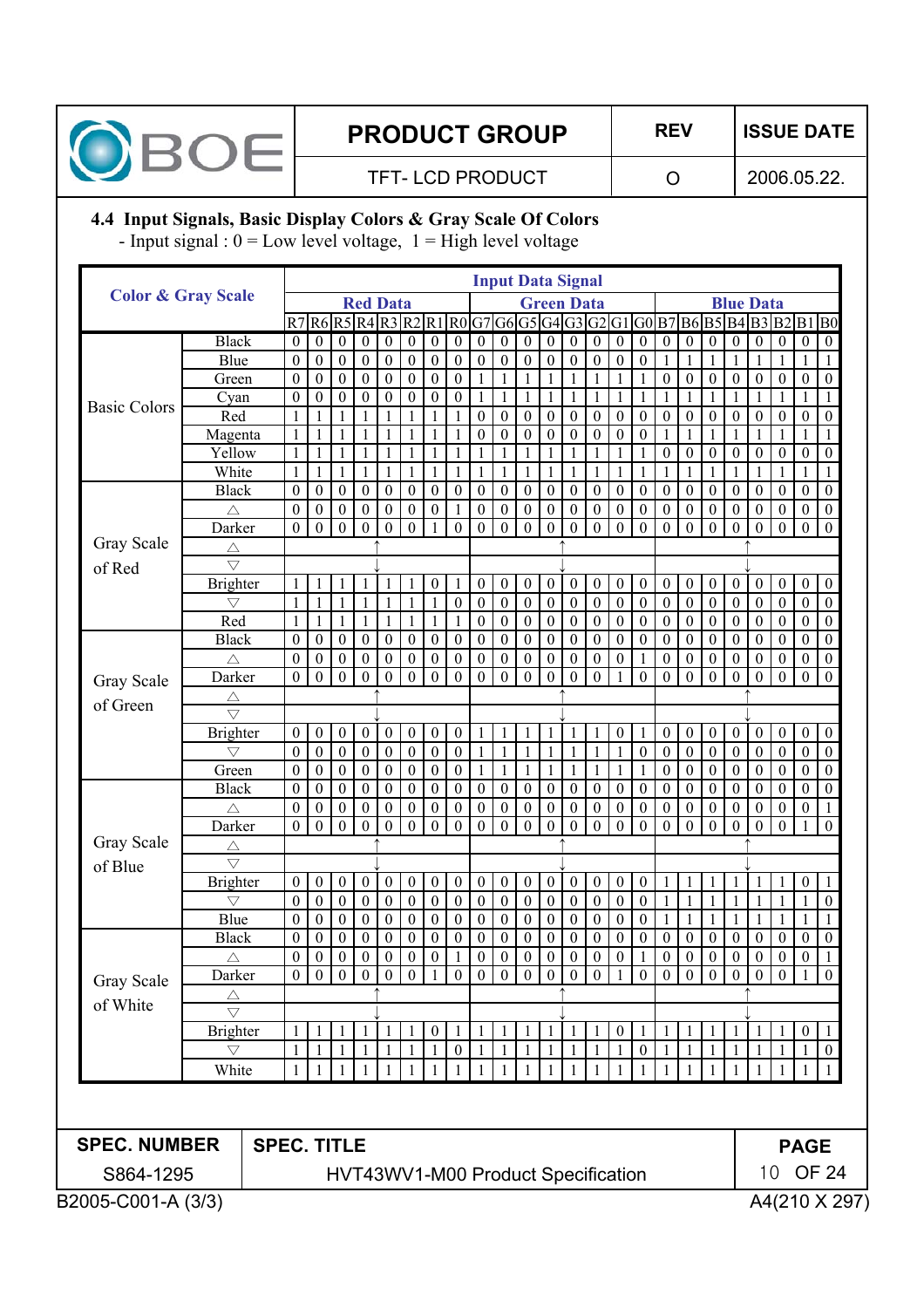

**PRODUCT GROUP | REV | ISSUE DATE** 

TFT-LCD PRODUCT | O

2006.05.22.

# **5.0 SIGNAL TIMING SPECIFICATION**

#### **5.1 Timing Parameters**

 $[ VDD=2.5V, AVDD=5.0V, GND=0V, TA=25°C]$ 

| <b>Parameter</b>                           | <b>Symbol</b>     | <b>Min</b>               | <b>Typ</b>               | <b>Max</b>     | Unit        | <b>Note</b>              |
|--------------------------------------------|-------------------|--------------------------|--------------------------|----------------|-------------|--------------------------|
| Vsync frequency                            | $f_H$             |                          | 60                       | 75             | Hz          |                          |
| Hsync frequency                            | $f_V$             |                          | 31.5                     | 39.4           | <b>KHz</b>  |                          |
| PCLK frequency                             | $\rm F_{\rm CLK}$ | 10                       | 33.5                     | 50             | <b>MHz</b>  |                          |
| PCLK pulse width                           | $T_{\text{CW}}$   | 8                        |                          |                | ns          |                          |
| Vsync setup time                           | $T_{\text{vst}}$  | 12                       | $\blacksquare$           |                | ns          |                          |
| Vsync hold time                            | $\rm T_{vhd}$     | 12                       |                          |                | ns          |                          |
| Hsync setup time                           | $T_{\text{hst}}$  | 12                       | $\blacksquare$           |                | ns          |                          |
| Hsync hold time                            | $\rm T_{hhd}$     | 12                       | $\overline{a}$           |                | ns          |                          |
| Data setup time                            | $T_{dsu}$         | $\overline{4}$           | $\overline{\phantom{a}}$ | -              | ns          |                          |
| Data hold time                             | $T_{\rm dhd}$     | $\overline{2}$           | $\overline{a}$           | 15             | ns          |                          |
| Time that Hsync<br>To 1 <sup>st</sup> Data | $T_{hsd}$         | $\overline{\phantom{a}}$ | 89                       | $\overline{a}$ | <b>DCLK</b> | Only $\omega$<br>HV mode |
| Time that Hsync width                      | $T_{wh}$          | $\mathbf{1}$             | $\overline{\phantom{a}}$ | -              | <b>DCLK</b> |                          |
| Time that Vsync width                      | $T_{\rm wv}$      | $\mathbf{1}$             |                          |                | <b>DCLK</b> |                          |

| <b>SPEC. NUMBER</b> | $\mid$ SPEC. TITLE                 | <b>PAGE</b>  |
|---------------------|------------------------------------|--------------|
| S864-1295           | HVT43WV1-M00 Product Specification | 11 OF 24     |
| B2005-C001-A (3/3)  |                                    | A4(210 X 297 |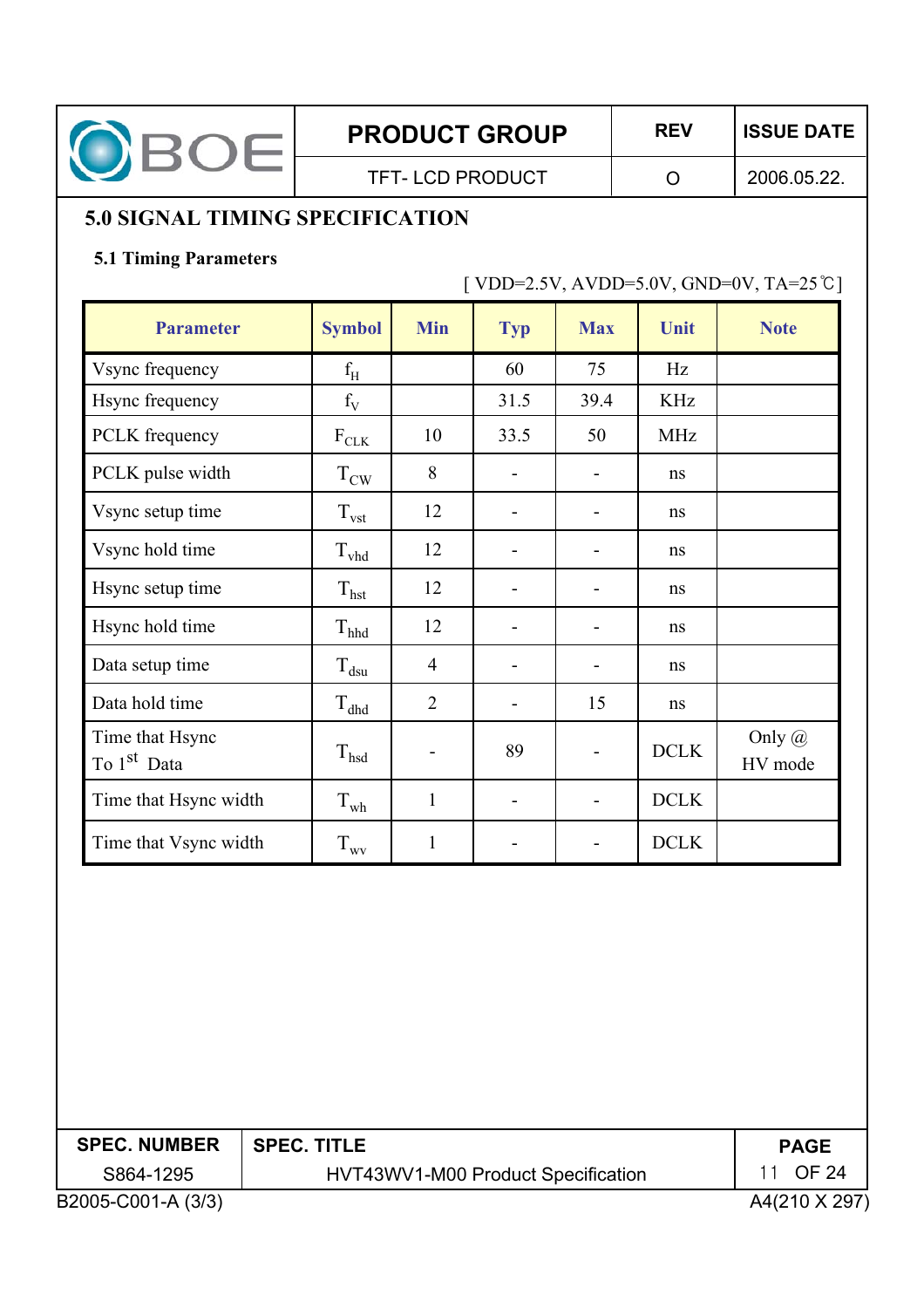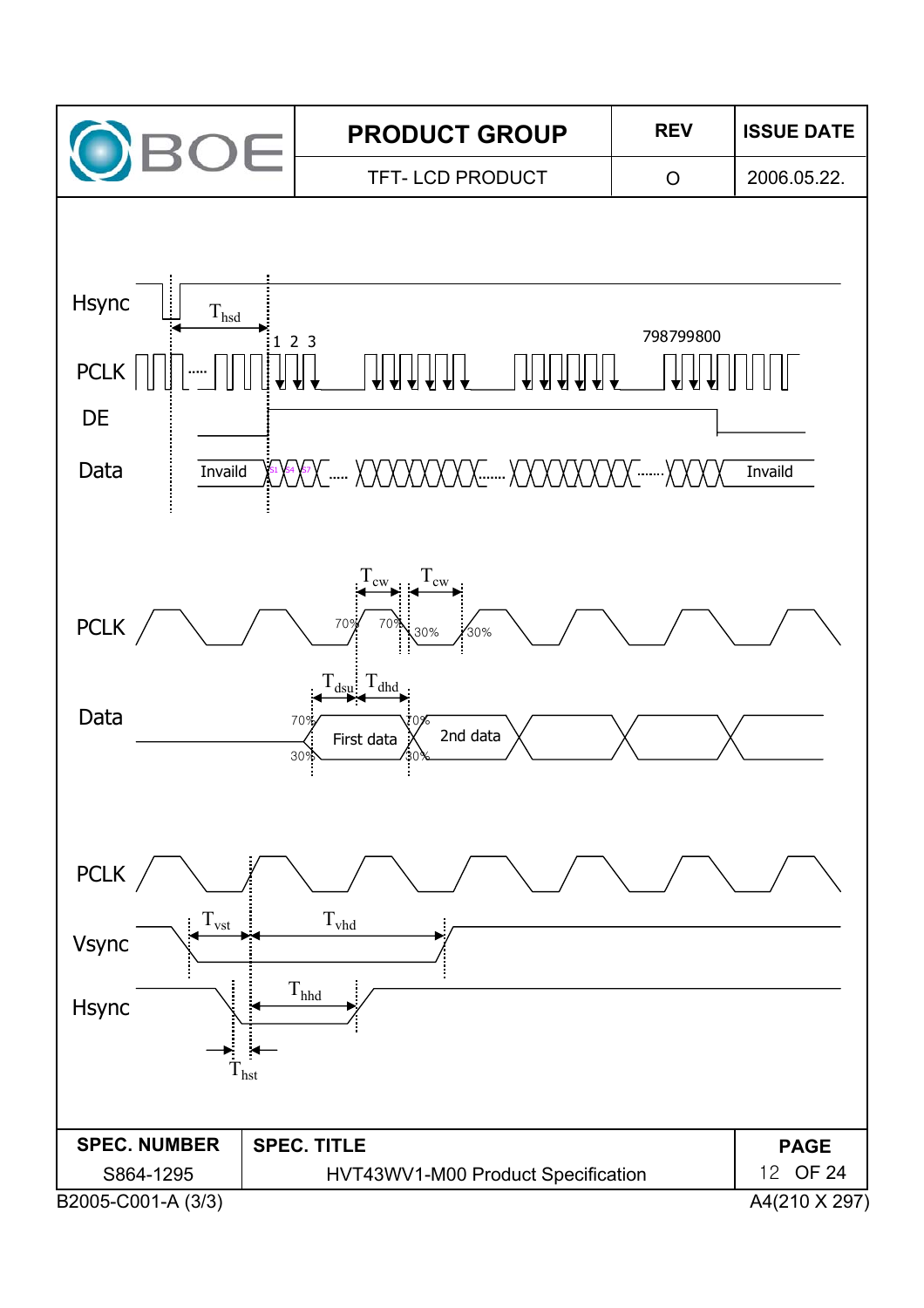| ЭE                               |                        | <b>PRODUCT GROUP</b>                                                               | <b>REV</b>                   | <b>ISSUE DATE</b>           |  |  |
|----------------------------------|------------------------|------------------------------------------------------------------------------------|------------------------------|-----------------------------|--|--|
|                                  |                        | TFT-LCD PRODUCT                                                                    | $\circ$                      | 2006.05.22.                 |  |  |
| <b>5.2 Power Sequence</b>        |                        |                                                                                    |                              |                             |  |  |
| shall be as shown in below       |                        | To prevent a latch-up or DC operation of the LCD module, the power on/off sequence |                              |                             |  |  |
| Power Supply<br><b>VDD</b>       | 0.9VDD<br>0.1VDD<br>0V |                                                                                    | 0.9VDD                       | $0.1$ VDD<br>T <sub>8</sub> |  |  |
| Interface Signal<br>(Input Data) | $\rm OV$               | T <sub>3</sub><br>$0.9$ AVDD<br>$0.9$ AVDD                                         | T <sub>3</sub>               |                             |  |  |
| Power Supply<br><b>AVDD</b>      |                        | $0.1$ AVDI<br>T4<br>T4<br>T <sub>5</sub>                                           | $0.1$ AVDD<br>T <sub>5</sub> |                             |  |  |
| Display ON/OFF<br>Signal         |                        | T <sub>6</sub><br>×                                                                | T <sub>7</sub>               |                             |  |  |
| Power Signal<br>for Back light   |                        |                                                                                    |                              |                             |  |  |
| <b>SPEC. NUMBER</b>              | <b>SPEC. TITLE</b>     |                                                                                    |                              | <b>PAGE</b>                 |  |  |
| S864-1295                        |                        | HVT43WV1-M00 Product Specification                                                 |                              | 13 OF 24                    |  |  |
| B2005-C001-A (3/3)               |                        |                                                                                    |                              | A4(210 X 297)               |  |  |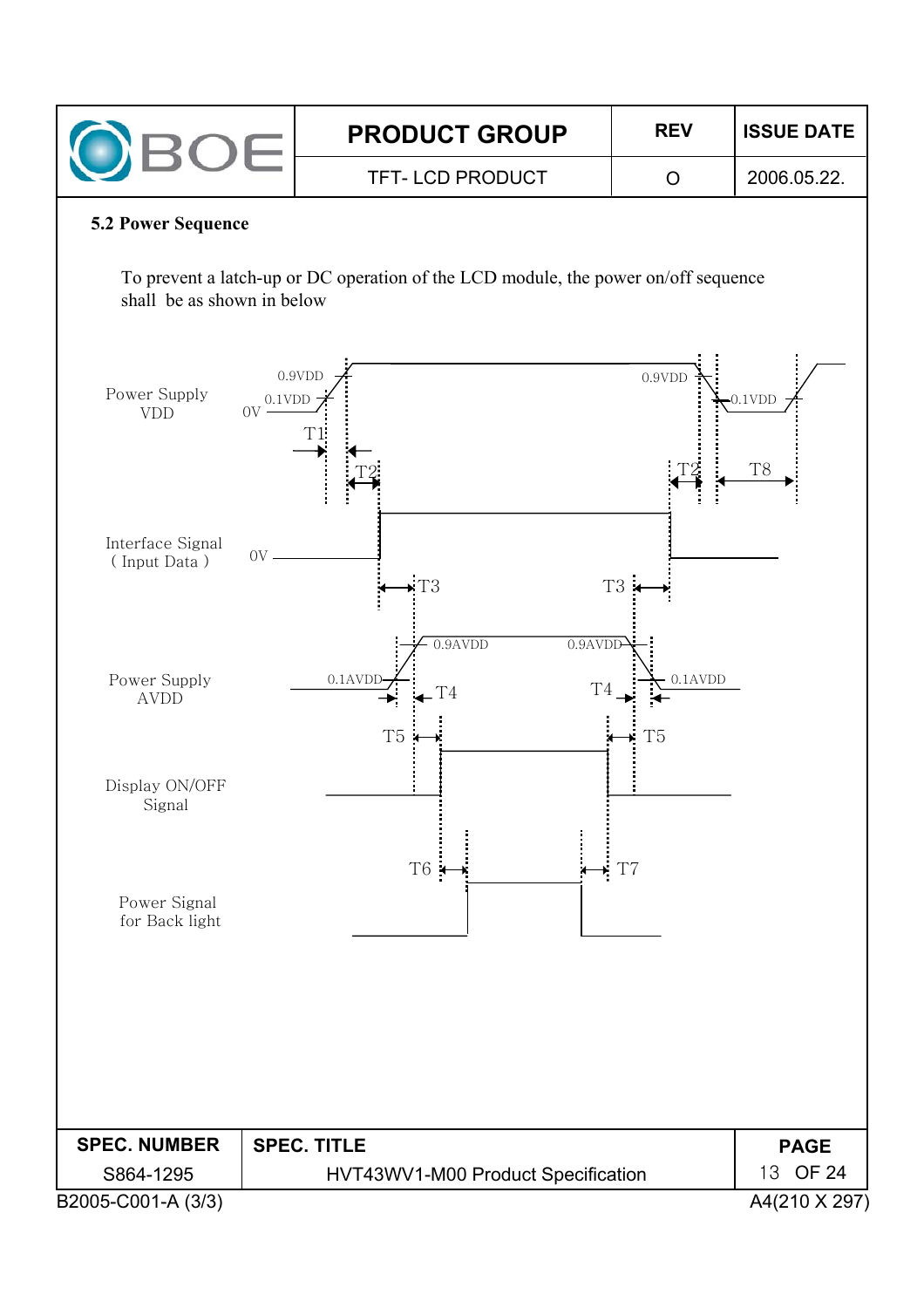

# **PRODUCT GROUP | REV | ISSUE DATE**

TFT-LCD PRODUCT | O

2006.05.22.

| <b>Parameter</b> | <b>Min</b>       | <b>Typ</b> | <b>Max</b> | <b>Units</b> |
|------------------|------------------|------------|------------|--------------|
| T <sub>1</sub>   | $\boldsymbol{0}$ |            | 10         | ms           |
| T <sub>2</sub>   | $\overline{0}$   |            | 50         | ms           |
| T <sub>3</sub>   | $\theta$         |            | 50         | ms           |
| T <sub>4</sub>   | 0                |            | 10         | ms           |
| T <sub>5</sub>   | $\overline{0}$   |            | 50         | ms           |
| T <sub>6</sub>   | 160              |            |            | ms           |
| T7               | 160              |            |            | ms           |
| T <sub>8</sub>   |                  |            |            | sec          |

Notes:

- 1. When the power supply VDD is 0V, Keep the level of input signals on the low or keep high impedance.
- 2. Do not keep the interface signal high impedance when power is on.
- 3. Back Light must be turn on after display on signal .

| <b>SPEC. NUMBER</b> | <b>SPEC. TITLE</b>                 | <b>PAGE</b>   |
|---------------------|------------------------------------|---------------|
| S864-1295           | HVT43WV1-M00 Product Specification | 14 OF 24      |
| B2005-C001-A (3/3)  |                                    | A4(210 X 297) |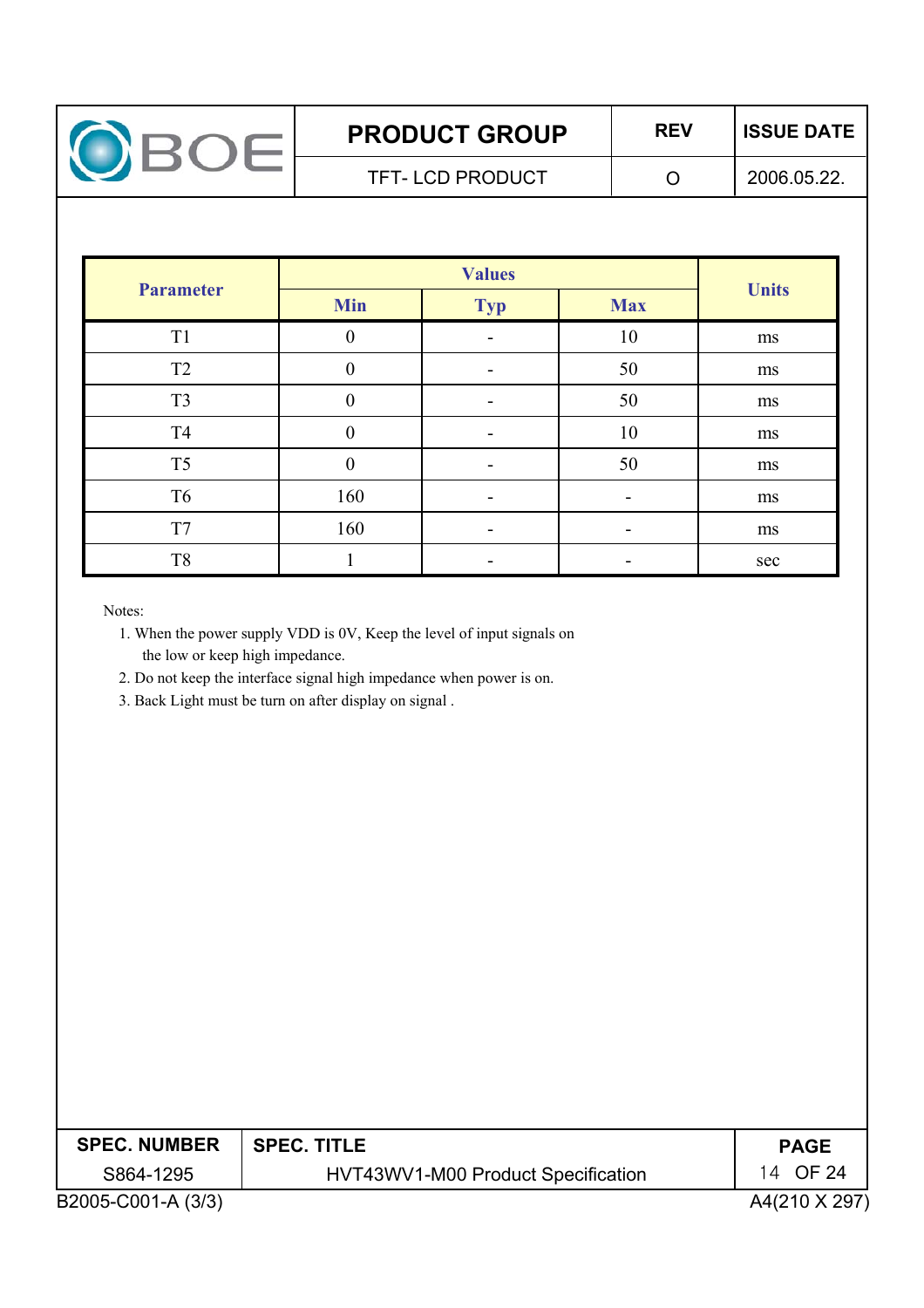| <b>PRODUCT GROUP</b> | <b>REV</b> | <b>ISSUE DATE</b> |
|----------------------|------------|-------------------|
| TFT-LCD PRODUCT      |            | 2006.05.22.       |

### **6.0 OPTICAL SPECIFICATION**

The test of Optical specifications shall be measured in a dark room (ambient luminance  $\leq 1$  lux and temperature =  $25\pm2$ °C) with the equipment of Luminance meter system (Goniometer system and TOPCON BM-5) and test unit shall be located at an approximate distance 50cm from the LCD surface at a viewing angle of  $\Theta$  and  $\Phi$  equal to  $0^{\circ}$ . We refer to  $\Theta_{\Theta=0}$  (= $\Theta_3$ ) as the 3 o'clock direction (the "right"),  $\Theta_{\theta=90}$  (=  $\Theta_{12}$ ) as the 12 o'clock direction ("upward"),  $\Theta_{\theta=180}$  (=  $\Theta_9$ ) as the 9 o'clock direction ("left") and  $\Theta_{\omega=270}(=\Theta_6)$  as the 6 o'clock direction ("bottom"). While scanning  $\Theta$  and/or Ø, the center of the measuring spot on the Display surface shall stay fixed.

|                                                       | <b>Parameter</b> |                    | <b>Symbol</b>                    | <b>Condition</b> | <b>Min</b> | <b>Typ</b> | <b>Max</b>               | Unit              | <b>Remark</b> |
|-------------------------------------------------------|------------------|--------------------|----------------------------------|------------------|------------|------------|--------------------------|-------------------|---------------|
|                                                       | Horizontal       |                    | $\Theta_{3}$                     |                  | 80         | 85         |                          | Deg.              |               |
| Viewing<br>Angle                                      |                  |                    | $\Theta$ <sub>9</sub>            | CR > 10          | 80         | 85         | $\overline{\phantom{0}}$ | Deg.              |               |
|                                                       | Vertical         |                    | $\Theta_{12}$                    |                  | 80         | 85         | $\overline{\phantom{0}}$ | Deg.              | Note 1        |
|                                                       |                  |                    | $\Theta_6$                       |                  | 80         | 85         | $\overline{\phantom{0}}$ | Deg.              |               |
|                                                       | Contrast ratio   |                    | CR                               |                  | 300        | 400:1      | $\overline{\phantom{m}}$ |                   | Note 2        |
| Luminance of White                                    |                  |                    | $Y_{w}$                          |                  | 150        | 200        | $\overline{\phantom{0}}$ | cd/m <sup>2</sup> | Note 3        |
|                                                       |                  |                    | $\mathbf{W}_{\mathbf{x}}$        |                  | 0.211      | 0.311      | 0.411                    |                   |               |
|                                                       |                  | White              | $\mathbf{W}_{\mathbf{y}}$        |                  | 0.234      | 0.334      | 0.434                    |                   |               |
|                                                       | Red              | $R_{x}$            | $\Theta = 0^{\circ}$<br>(Center) | 0.489            | 0.589      | 0.689      |                          |                   |               |
| Reproduction                                          |                  | $R_{y}$            |                                  | 0.262            | 0.362      | 0.462      |                          |                   |               |
| of color                                              |                  | $G_x$              | Normal                           | 0.239            | 0.339      | 0.439      |                          | Note 4            |               |
|                                                       |                  | Green              | $G_y$                            | Viewing<br>Angle | 0.478      | 0.578      | 0.678                    |                   |               |
|                                                       |                  |                    | $\mathbf{B}_{\mathrm{x}}$        |                  | 0.045      | 0.145      | 0.245                    |                   |               |
|                                                       | Blue             |                    | $B_v$                            |                  | 0.002      | 0.102      | 0.202                    |                   |               |
| Response Time( $T_r + T_d$ )                          |                  |                    |                                  |                  | 35         | 50         | ms                       | Note 5            |               |
|                                                       |                  |                    |                                  |                  |            |            |                          |                   |               |
| <b>SPEC. NUMBER</b>                                   |                  | <b>SPEC. TITLE</b> |                                  |                  |            |            |                          |                   | <b>PAGE</b>   |
| 15<br>S864-1295<br>HVT43WV1-M00 Product Specification |                  |                    |                                  |                  | OF 24      |            |                          |                   |               |

#### $[VDD = 2.5V, AVDD = 5.0V, Frame rate = 60(75)Hz, Pclk = 33.5(41.6)Mhz, I<sub>BI</sub> = 20mA$  Ta = 25 ± 2 °C ]

B2005-C001-A (3/3) A4(210 X 297)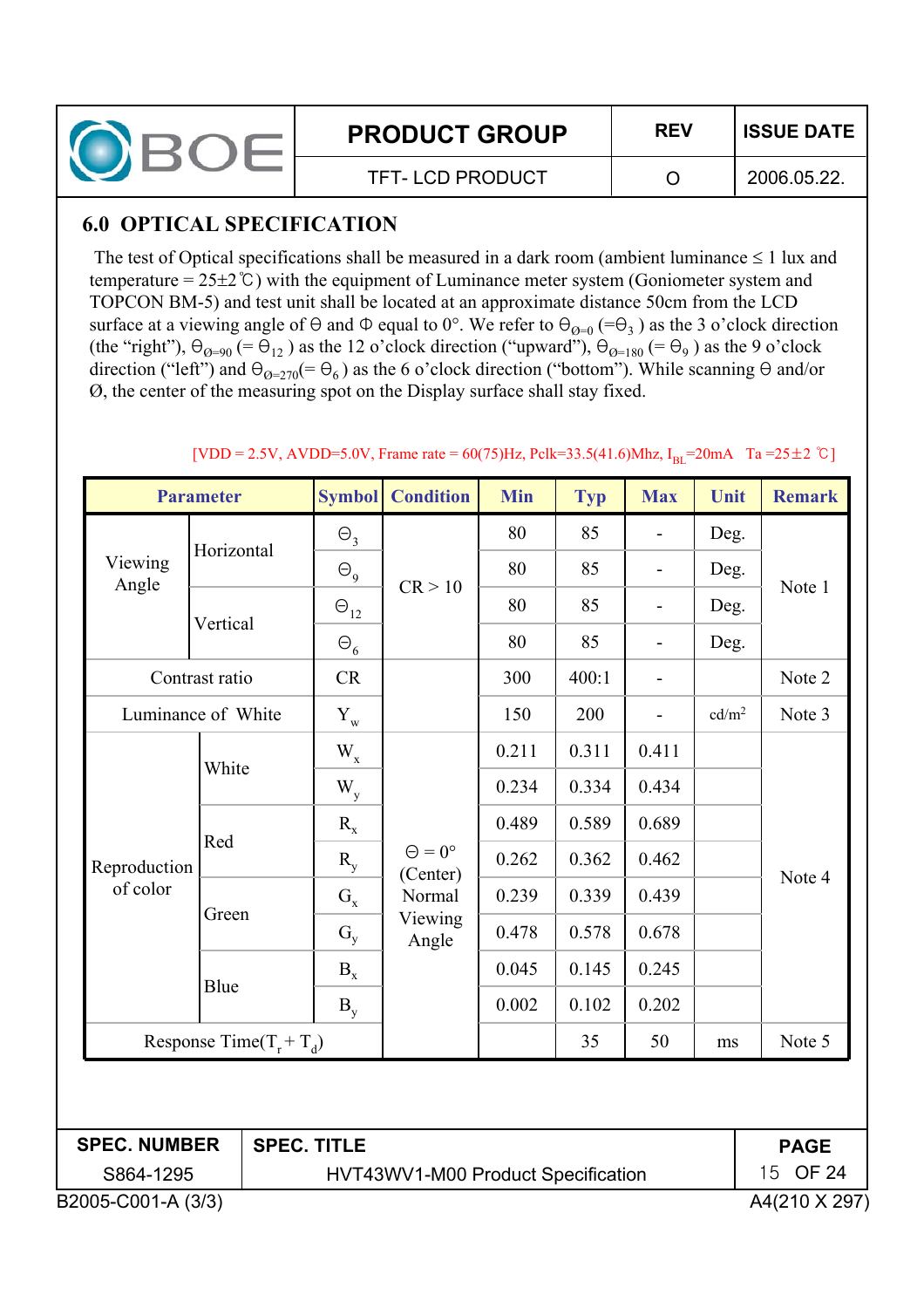

#### **Note :**

- 1. Viewing angle is the angle at which the contrast ratio is greater than 10. The viewing are determined for the horizontal or 3, 9 o'clock direction and the vertical or 6, 12 o'clock direction with respect to the optical axis which is normal to the LCD surface.
- 2. Contrast measurements shall be made at viewing angle of  $\theta$ = 0° and at the center of the LCD surface. Luminance shall be measured with all pixels in the view field set first to white, then to the dark (black) state. (See FIGURE 1 shown in Appendix) Luminance Contrast Ratio (CR) is defined mathematically.

Luminance when displaying a white raster Luminance when displaying a black raster  $CR$ 

- 3. Center Luminance of white is defined as the LCD surface. Luminance shall be measured with all pixels in the view field set first to white. This measurement shall be taken at the locations shown in FIGURE 2 for a total of the measurements per display.
- 4. The color chromaticity coordinates specified in Table 4. shall be calculated from the spectral data measured with all pixels first in red, green, blue and white. Measurements shall be made at the center of the panel.
- 5. The electro-optical response time measurements shall be made as FIGURE 3 shown in Appendix by switching the "data" input signal ON and OFF. The times needed for the luminance to change from 10% to 90% is Td, and 90% to 10% is Tr.

| <b>SPEC. NUMBER</b> | <b>SPEC. TITLE</b>                 | <b>PAGE</b>   |
|---------------------|------------------------------------|---------------|
| S864-1295           | HVT43WV1-M00 Product Specification | 16 OF 24      |
| B2005-C001-A (3/3)  |                                    | A4(210 X 297) |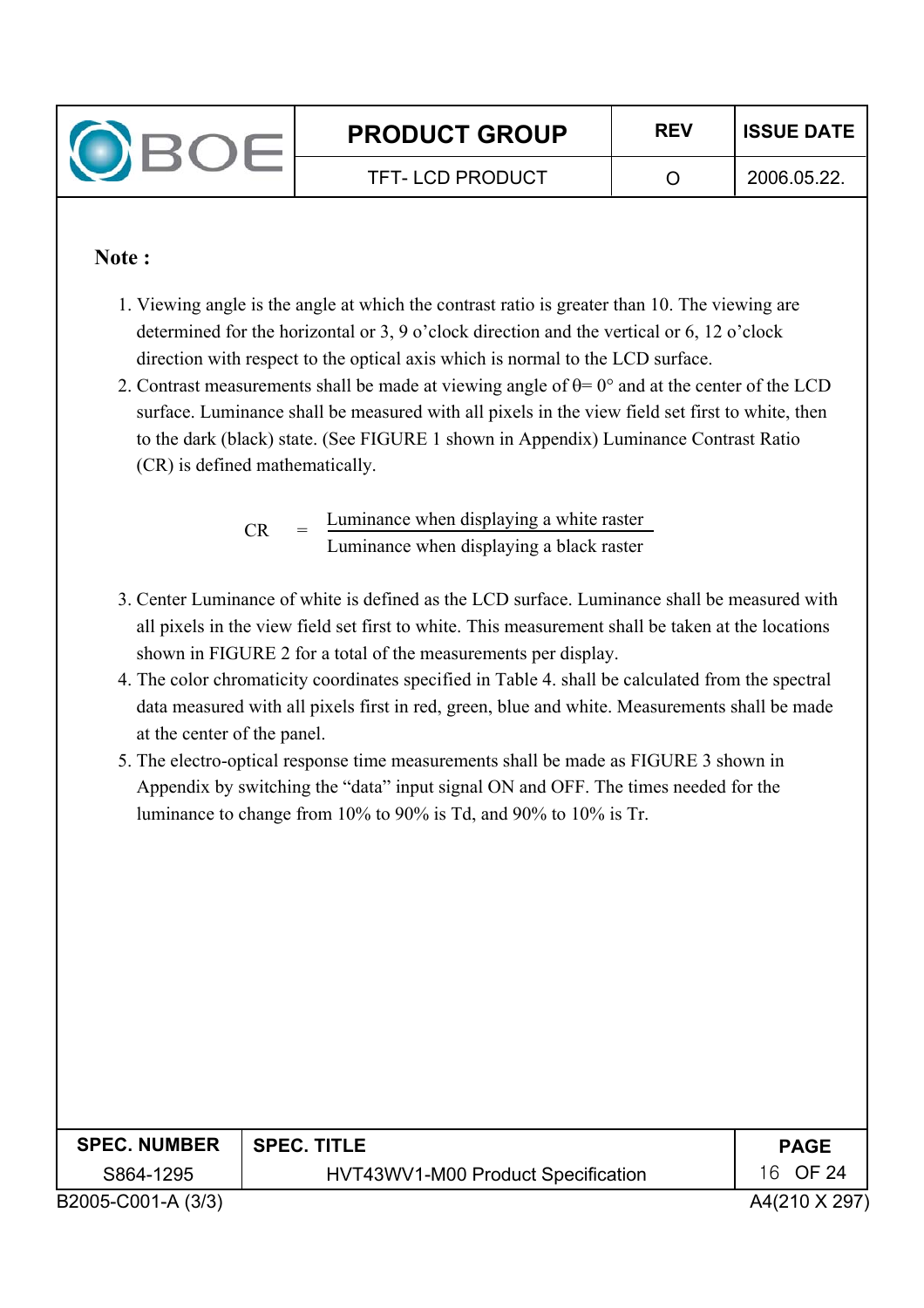| <b>PRODUCT GROUP</b>   | <b>REV</b> | <b>ISSUE DATE</b> |
|------------------------|------------|-------------------|
| <b>TFT-LCD PRODUCT</b> |            | 2006.05.22.       |
|                        |            |                   |

#### **7.0 MECHANICAL CHARACTERISTICS**

#### **7.1 Dimensional Requirements**

FIGURE 4 (located in Appendix) shows mechanical outlines for the model HVT43WV1-M00. Other parameters are shown in Table 5.

| <b>Parameter</b>    | <b>Specification</b>                              | Unit   |
|---------------------|---------------------------------------------------|--------|
| Dimensional outline | $106.0 \times 69.8 \times 3.2$                    | mm     |
| Weight              | 49                                                | gram   |
| Active area         | $93.6(H) \times 56.16(V)$                         | mm     |
| Pixel pitch         | $0.117(H) \times 0.117(V)$                        | mm     |
| Number of pixels    | $800(H) \times 480(V)$ (1 pixel = R + G + B dots) | pixels |
| Back-light          | Edge side 10-LEDs type                            |        |

|  |  | <table 5.="" dimensional="" parameters=""></table> |  |
|--|--|----------------------------------------------------|--|
|  |  |                                                    |  |

#### **7.2 Clearness and Polarizer Hardness**.

The surface of the LCD has an clear film to increase visibility and a hard coating to reduce scratching.

#### **7.3 Light Leakage**

There shall not be visible light from the back-lighting system around the edges of the screen as seen from a distance 50cm from the screen with an overhead light level of 350 [lux.]

| <b>SPEC. NUMBER</b> | ∣ SPEC. TITLE                      | <b>PAGE</b>   |
|---------------------|------------------------------------|---------------|
| S864-1295           | HVT43WV1-M00 Product Specification | OF 24         |
| B2005-C001-A (3/3)  |                                    | A4(210 X 297) |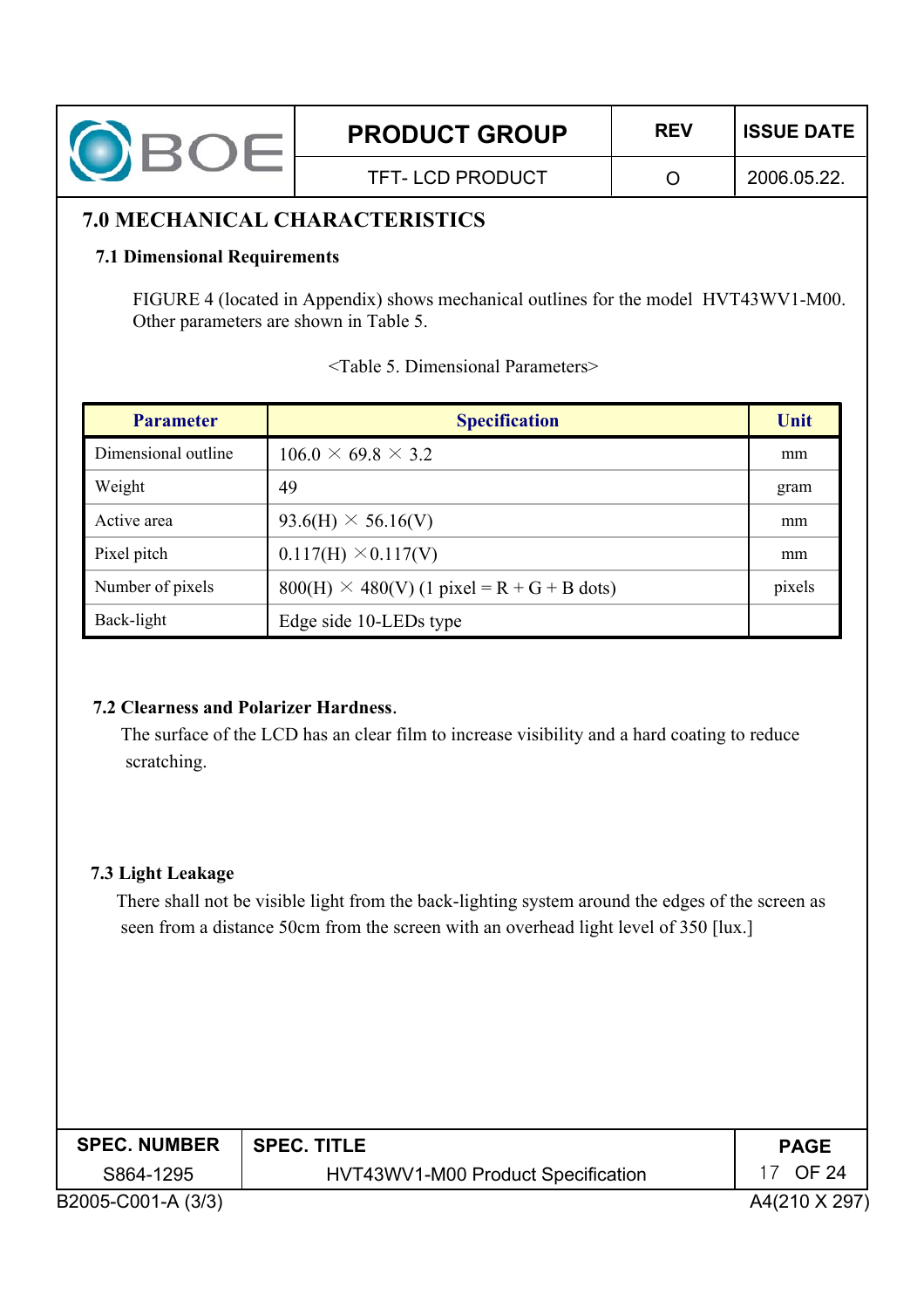

# **8.0 RELIABLITY TEST**

The Reliability test items and its conditions are shown in below.

<Table 6. Reliability Test Parameters >

| N <sub>o</sub> | <b>Test Items</b>                                         | <b>Conditions</b>                                                   |
|----------------|-----------------------------------------------------------|---------------------------------------------------------------------|
| $\mathbf{1}$   | High Temperature Storage Test                             | $Ta = 70^{\circ}C$ , 240 hrs                                        |
| $\overline{2}$ | Low Temperature Storage Test                              | Ta = $-30^{\circ}$ C, 240 hrs                                       |
| $\overline{3}$ | <b>High Temperature Operation Test</b>                    | $Ta = 60^{\circ}C$ , 240 hrs                                        |
| 4              | Low Temperature Operation Test                            | $Ta = -20^{\circ}C$ , 240 hrs                                       |
| 5              | High Temp. and High Humidity<br>Storage                   | $T = 60^{\circ}C$ , 90%RH for 240hr<br>(But no condensation dew)    |
| 6              | High Temperature & High Humidity<br><b>Operation Test</b> | $Ta = 60^{\circ}C$ , 90%RH, 240 hrs                                 |
| $\overline{7}$ | <b>Thermal Shock Test</b>                                 | Ta = $-30^{\circ}$ C $\leftrightarrow$ 70 <sup>°</sup> C, 100 cycle |
| 8              | <b>Altitude Test</b>                                      | 40000ft (25℃) 24H                                                   |
| 9              | <b>ON/OFF Test</b>                                        | 10sec/10sec, Manual 1000 cycle                                      |
| 10             | <b>PCT</b>                                                | 2 atm, 120 °C, 100%, 24H, Contact                                   |
| 11             | Electrostatic Discharge Test<br>(Non-Operating)           | $150pF,330\Omega$ , $\pm 6KV$ (Contact), $\pm 8KV(Air)$             |

|                    | <b>SPEC. NUMBER</b> | <b>SPEC. TITLE</b>                 | <b>PAGE</b>  |
|--------------------|---------------------|------------------------------------|--------------|
|                    | S864-1295           | HVT43WV1-M00 Product Specification | 18 OF 24     |
| B2005-C001-A (3/3) |                     |                                    | A4(210 X 297 |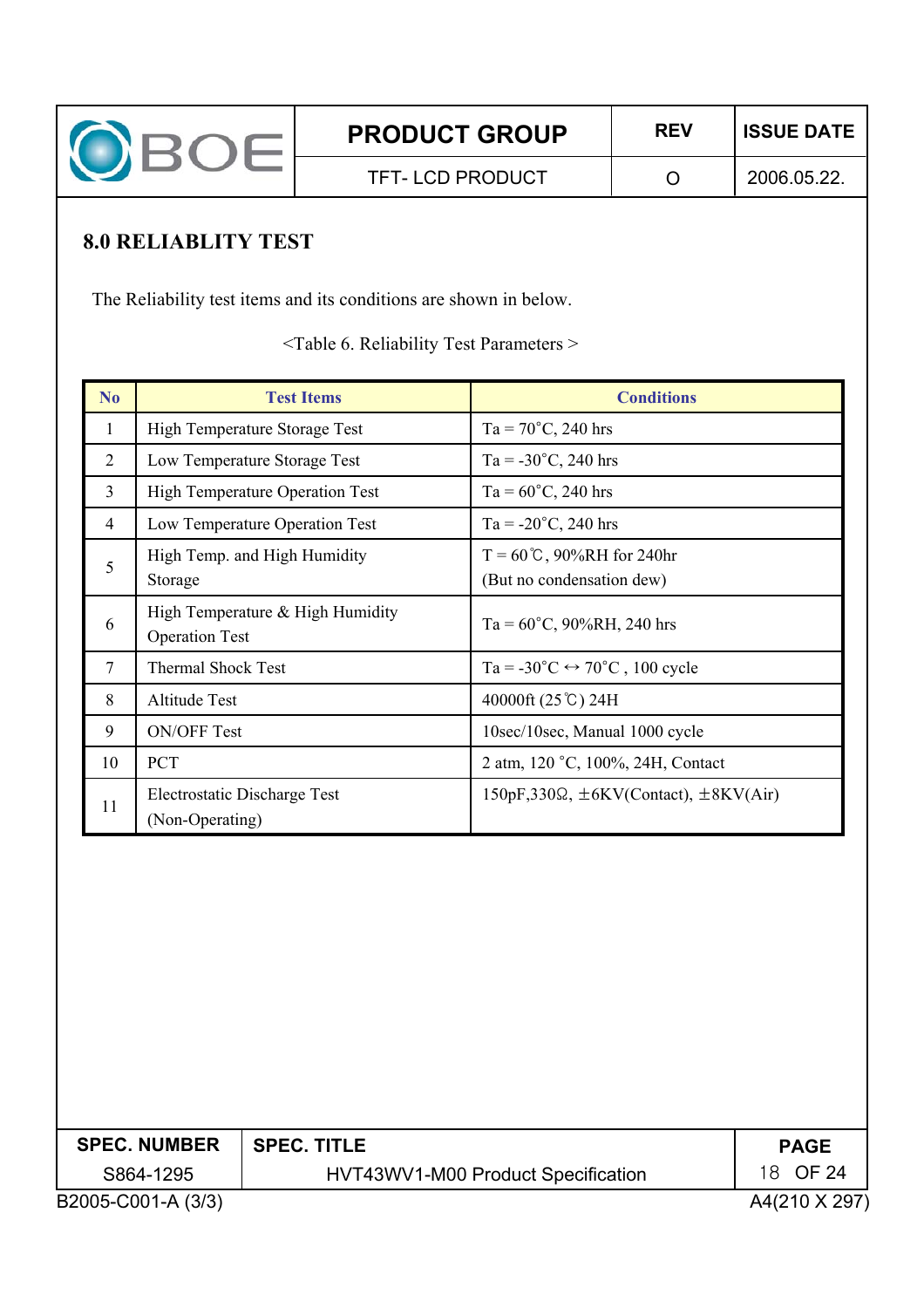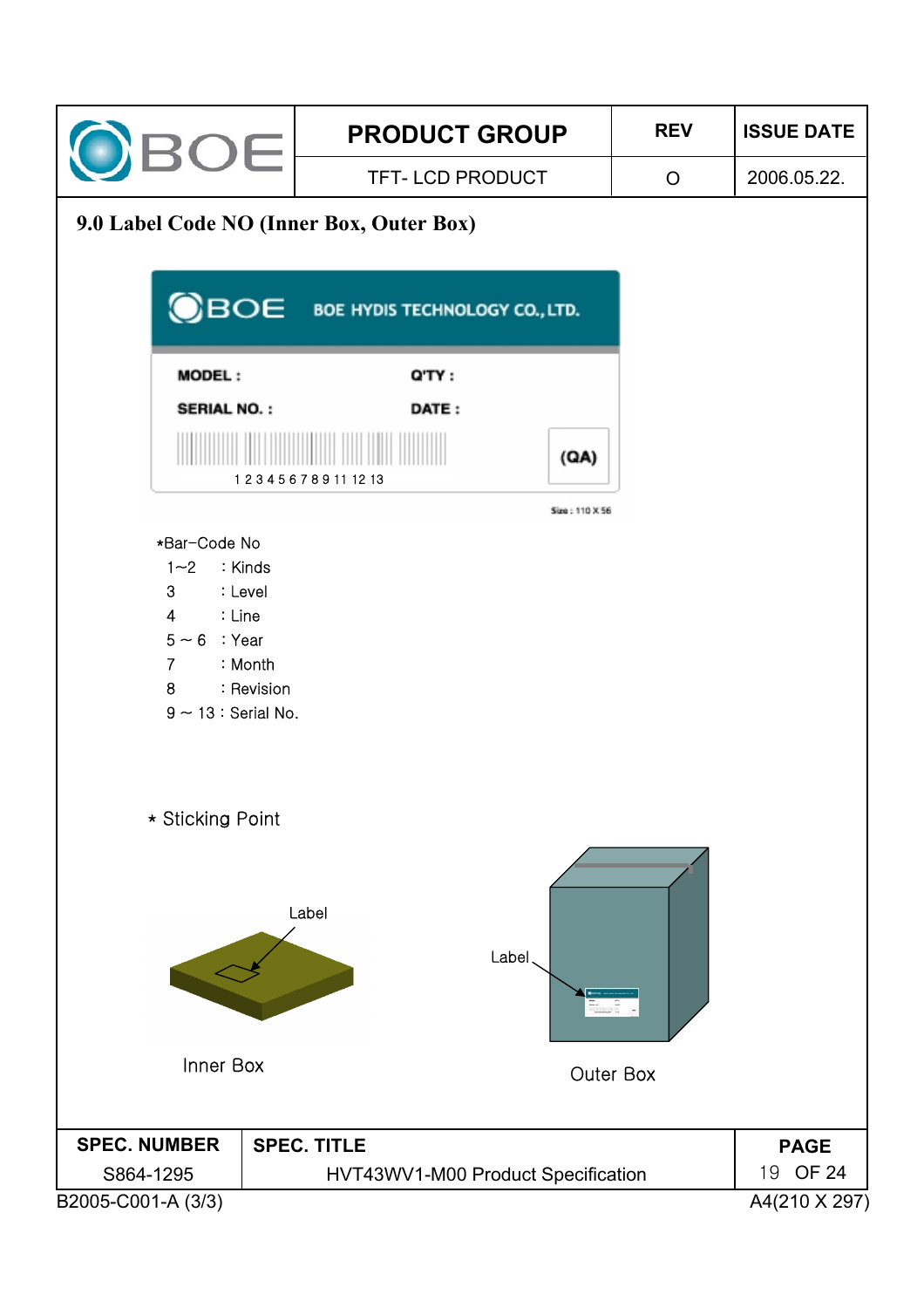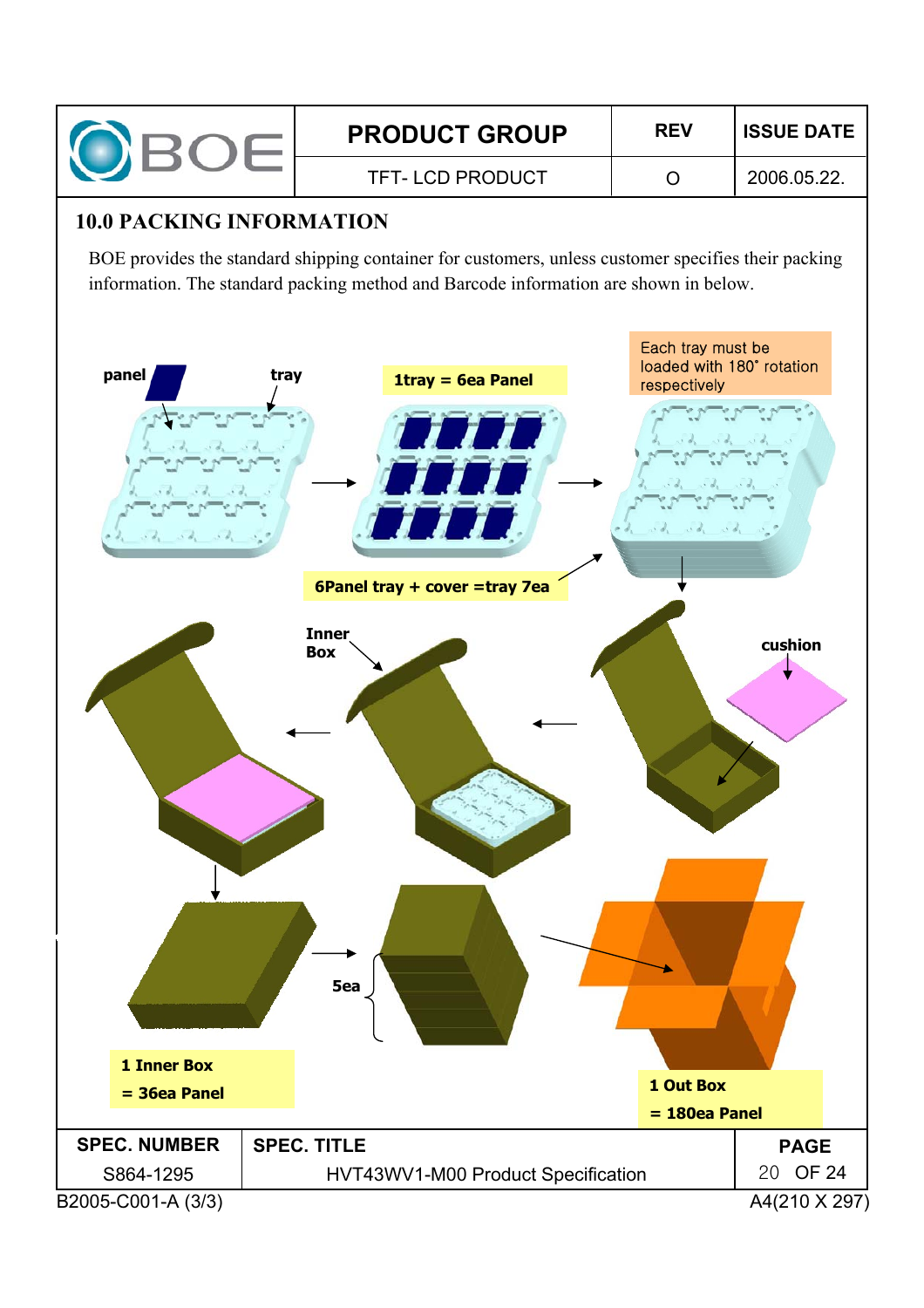

# **11.0 HANDLING & CAUTIONS**

- (1) Cautions when taking out the module
- Pick the pouch only, when taking out module from a shipping package.
- (2) Cautions for handling the module
	- As the electrostatic discharges may break the LCD module, handle the LCD module with care. Peel a protection sheet off from the LCD panel surface as slowly as possible.
	- As the LCD panel and back light element are made from fragile glass material, impulse and pressure to the LCD module should be avoided.
	- As the surface of the polarizer is very soft and easily scratched, use a soft dry cloth without chemicals for cleaning.
	- Do not pull the interface connector in or out while the LCD module is operating.
	- Put the module display side down on a flat horizontal plane.
	- Handle connectors and cables with care.
- (3) Cautions for the operation
	- When the module is operating, do not lose CLK, ENAB signals. If any one of these signals is lost, the LCD panel would be damaged.
	- Obey the supply voltage sequence. If wrong sequence is applied, the module would be damaged.
- (4) Cautions for the atmosphere
	- Dew drop atmosphere should be avoided.
	- Do not store and/or operate the LCD module in a high temperature and/or humidity atmosphere. Storage in an electro-conductive polymer packing pouch and under relatively low temperature atmosphere is recommended.
- (5) Cautions for the module characteristics
	- Do not apply fixed pattern data signal to the LCD module at product aging.
	- Applying fixed pattern for a long time may cause image sticking.
- (6) Other cautions
	- Do not disassemble and/or re-assemble LCD module.
	- Do not re-adjust variable resistor or switch etc.
	- When returning the module for repair or etc., Please pack the module not to be broken. We recommend to use the original shipping packages.

| <b>SPEC. NUMBER</b> | <b>SPEC. TITLE</b>                 | <b>PAGE</b>   |
|---------------------|------------------------------------|---------------|
| S864-1295           | HVT43WV1-M00 Product Specification | 21 OF 24      |
| B2005-C001-A (3/3)  |                                    | A4(210 X 297) |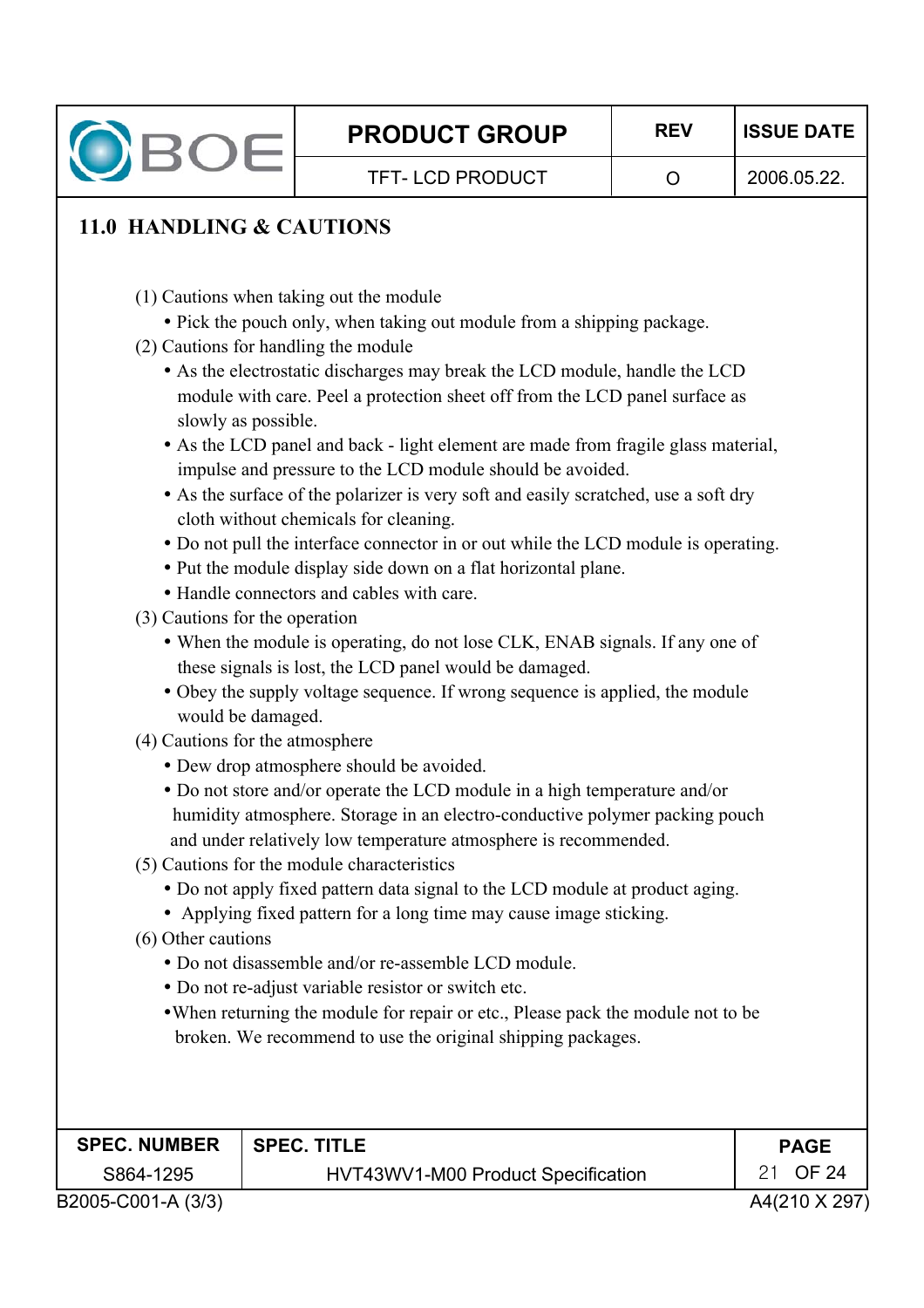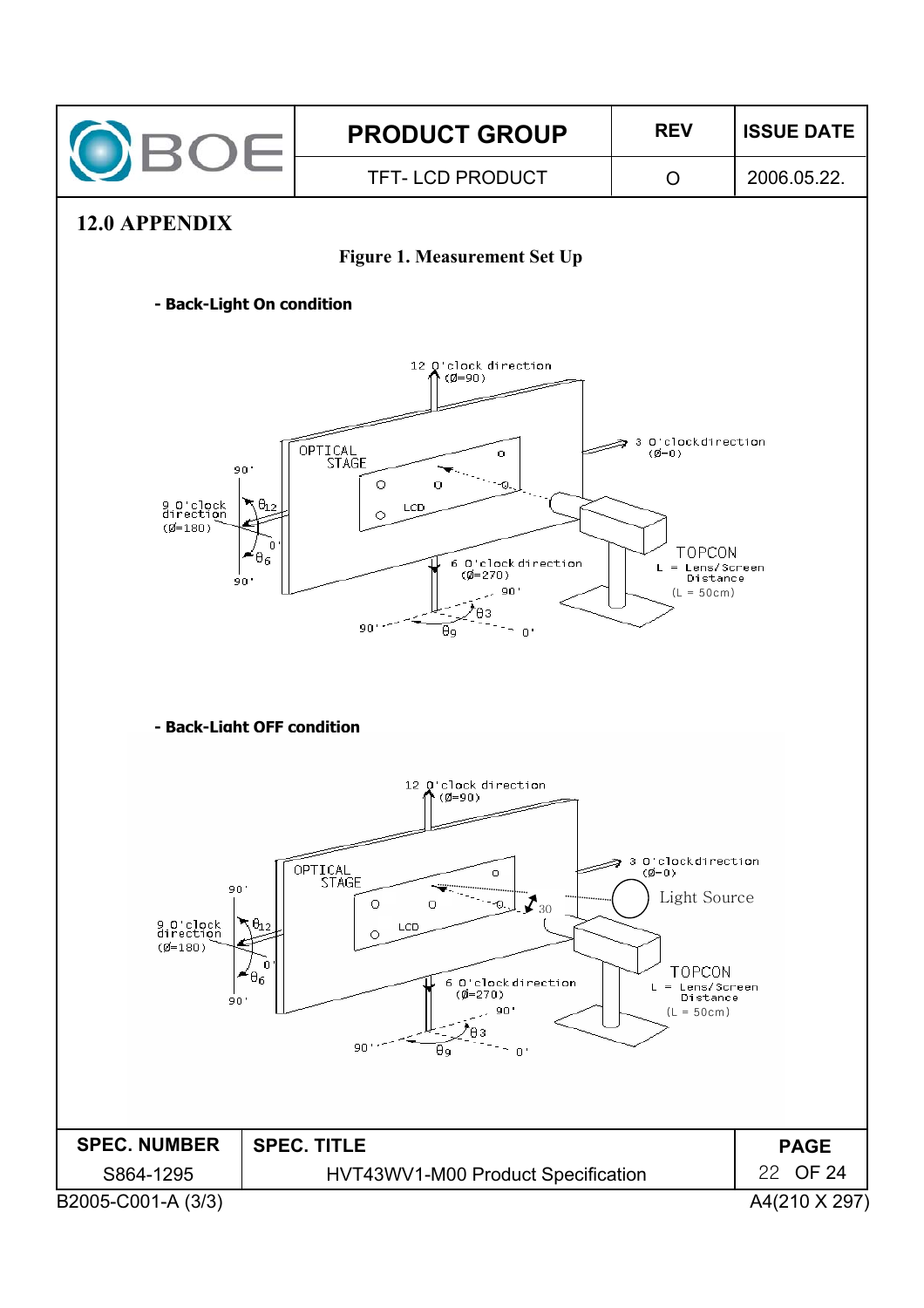